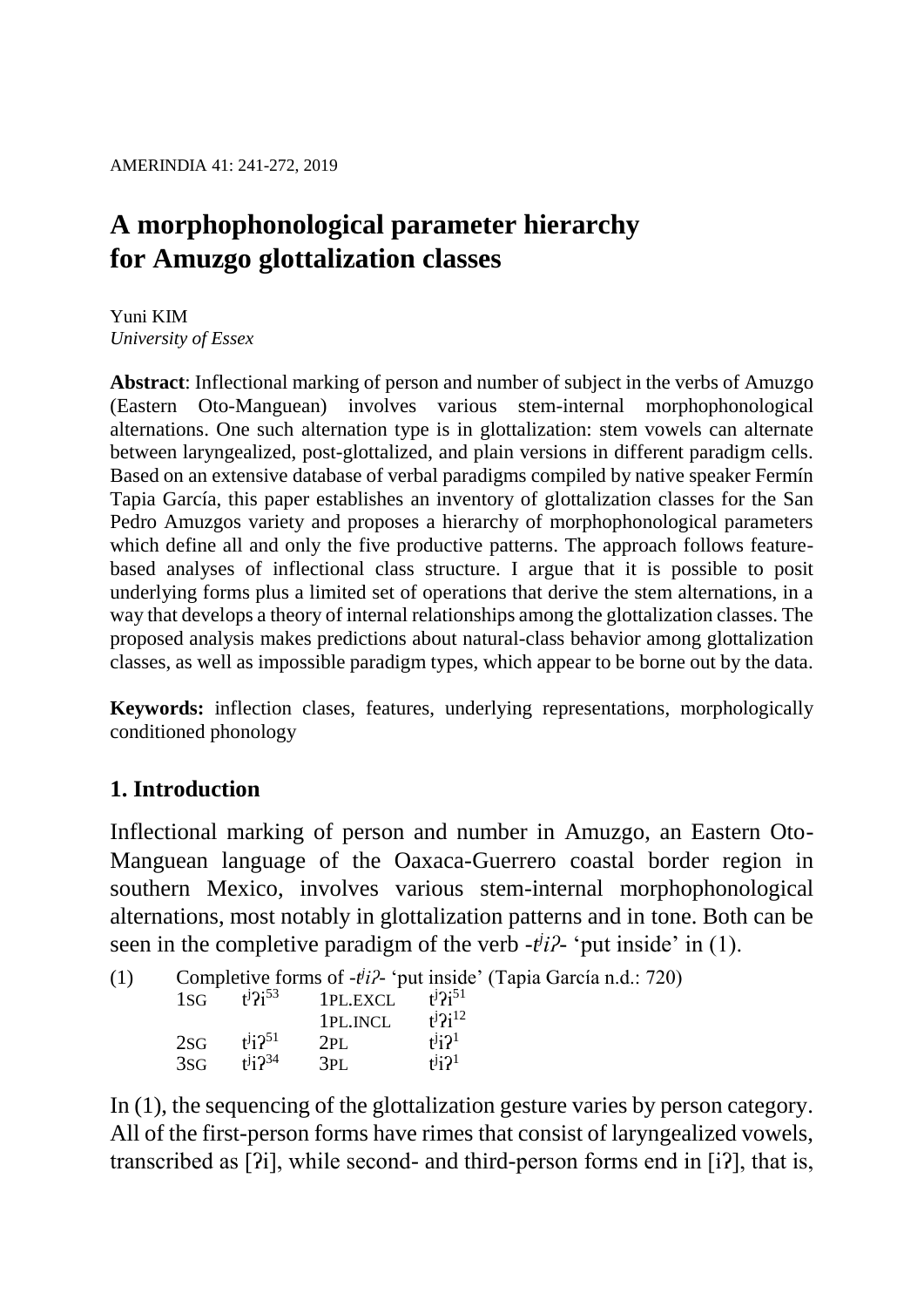modal vowels followed by a glottal stop. Tones, marked with superscript numbers (1=low, 5=high), also change according to person and number (Kim 2016).

This example illustrates the fact that lexical entries of Amuzgo verbs contain two distinct sets of inflection-class information, one for glottalization and another for tone. The forms in (1) show just one of several possible patterns of paradigmatic alternations in glottalization. Likewise, the tones represent just one of at least 15 possible tonal inflectional classes, whose membership cannot be predicted from other factors. As shown by Kim (2016), the glottalization and tone classes furthermore do not correlate with each other; they are cross-classifying.

Our aim here will be to make some sense of the Amuzgo inventory of glottalization classes, which at first glance may look rather random. We focus on the variety of San Pedro Amuzgos, Oaxaca (ISO 639-3: azg). The only previous characterization of the glottalization classes is found in Buck (2000); a lightly revised version of this is also used in Kim (2016). The analysis presented here is based primarily on an extensive manuscript by Fermín Tapia García, which lists the conjugations of over 1000 verbs and other inflectable roots across person, number, and TAM categories (Tapia García n.d.). Joint review of parts of this manuscript by Tapia García and myself, including proofreading and audio recording, took place in San Pedro Amuzgos in 2012 and 2013. Fieldwork with other native speakers was conducted in 2010, 2012, and 2013, and confirms a high degree of consistency both with Tapia García (n.d.) and with the SIL materials (Stewart & Stewart 2000; Buck 2000).

Table 1 summarizes the full set of productive glottalization patterns found in the data. In the top row, it includes the new class labels that will be proposed in this paper. The table schematizes syllable rimes, which are the locus of the alternations. Since first-person exclusive and inclusive forms never differ in glottalization within a paradigm, for our purposes they will be conflated into a first-person plural (1PL) cell.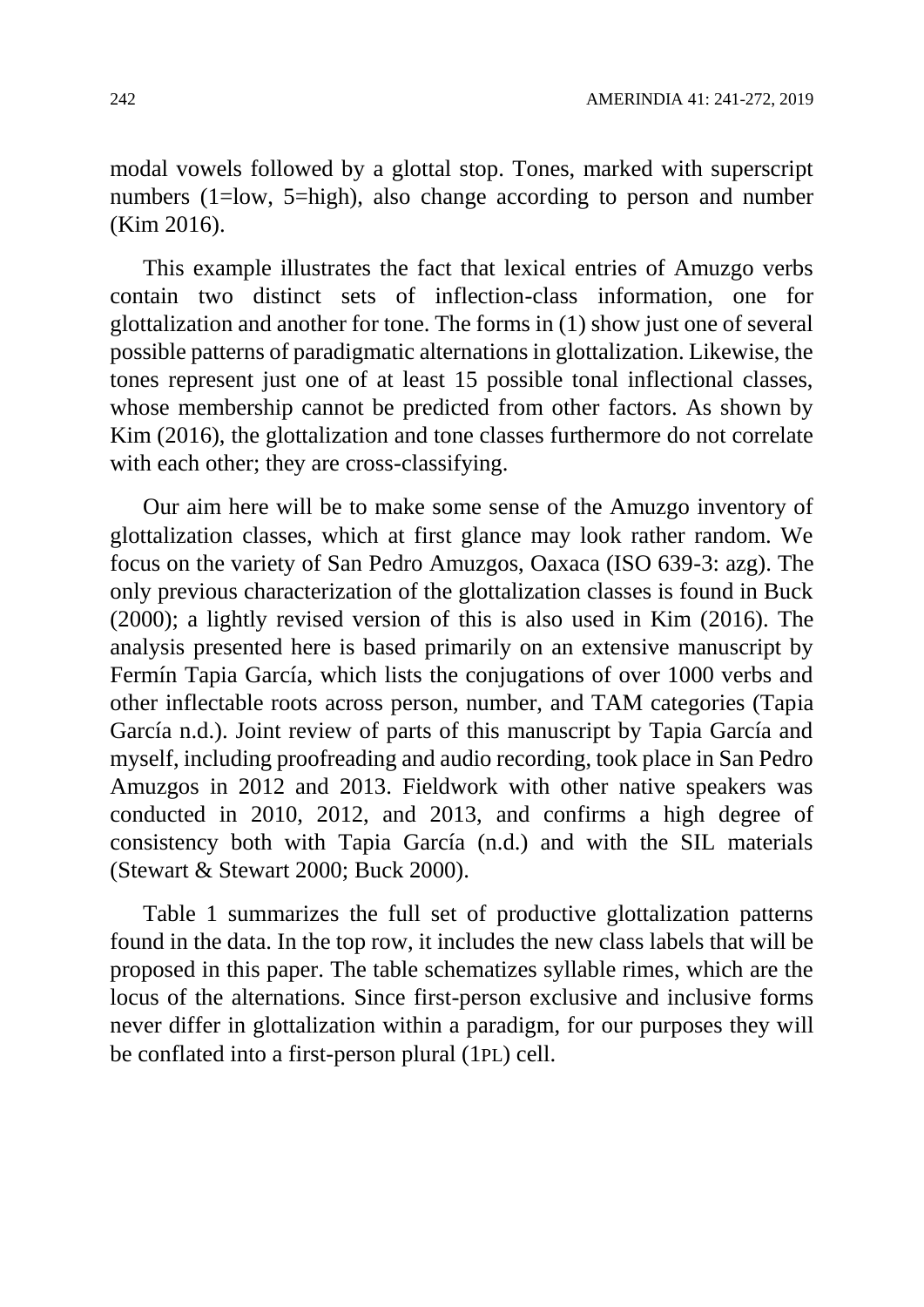| Class | $a)$ 1   | b)2   | c) $3$ | $d)$ 4       | $e)$ 5   |
|-------|----------|-------|--------|--------------|----------|
| 1sg   | $(2)$ V  | (2)V  | ?V     | $\gamma_{V}$ | (2)V2V   |
| 2SG   | $(2)V$ ? | (2)V2 | V?     | V?           | $(2)V$ ? |
| 3SG   | (2)V     | (2)V2 | V?     | V?           | (2)V2    |
| 1PL   | $(2)$ V  | (?)V  | ?V     | $\gamma_{V}$ | (2)V2V   |
| 2PL   | (2)V     | (2)V  | ?V     | V?           | (2)V2    |
| 3PL   | (?)V     | (2)V  | ЭV     | V?           | (2)V2    |

Table 1. Amuzgo glottalization classes

The " $(?)V"$  in Classes 1, 2, and 5 should be read as "V or  $?V"$ : specifically, these three patterns are found both on verbs that have a consistently nonlaryngealized vowel (V) throughout the paradigm, and on verbs that have a consistently laryngealized vowel (ʔV). The essence of Classes 1, 2, and 5 lies in the alternating presence and absence of subsequent segments. In contrast, the Class 3 and 4 patterns in Table 1 (c) and (d) are defined by paradigmatic alternations between non-laryngealized and laryngealized vowels.

The main idea of this paper is that the Amuzgo glottalization-class system can be understood in terms of a hierarchy of morphophonological parameters, which define all and only the five productive classes. The approach follows feature-based analyses of inflectional class structure such as Trommer (2008) and Alexiadou & Müller (2008). I argue that it is possible to posit underlying forms plus a limited set of operations that derive the stem alternations, in a way that develops a theory of internal relationships among the glottalization classes.

Two key claims are made. First, we recognize a distinction between lexical and inflectional glottal stops: in other words, glottal stops that are present in underlying representations, as opposed to glottal stops that may be concatenated as part of morphological operations that are specific to certain inflectional classes. This distinction solves some problems in the existing analysis by Buck (2000), where glottalization-class distinctions are defined as sets of operations –including subtractive operations– on thirdperson stems, which are assumed (erroneously, as will be argued) to represent underlying forms.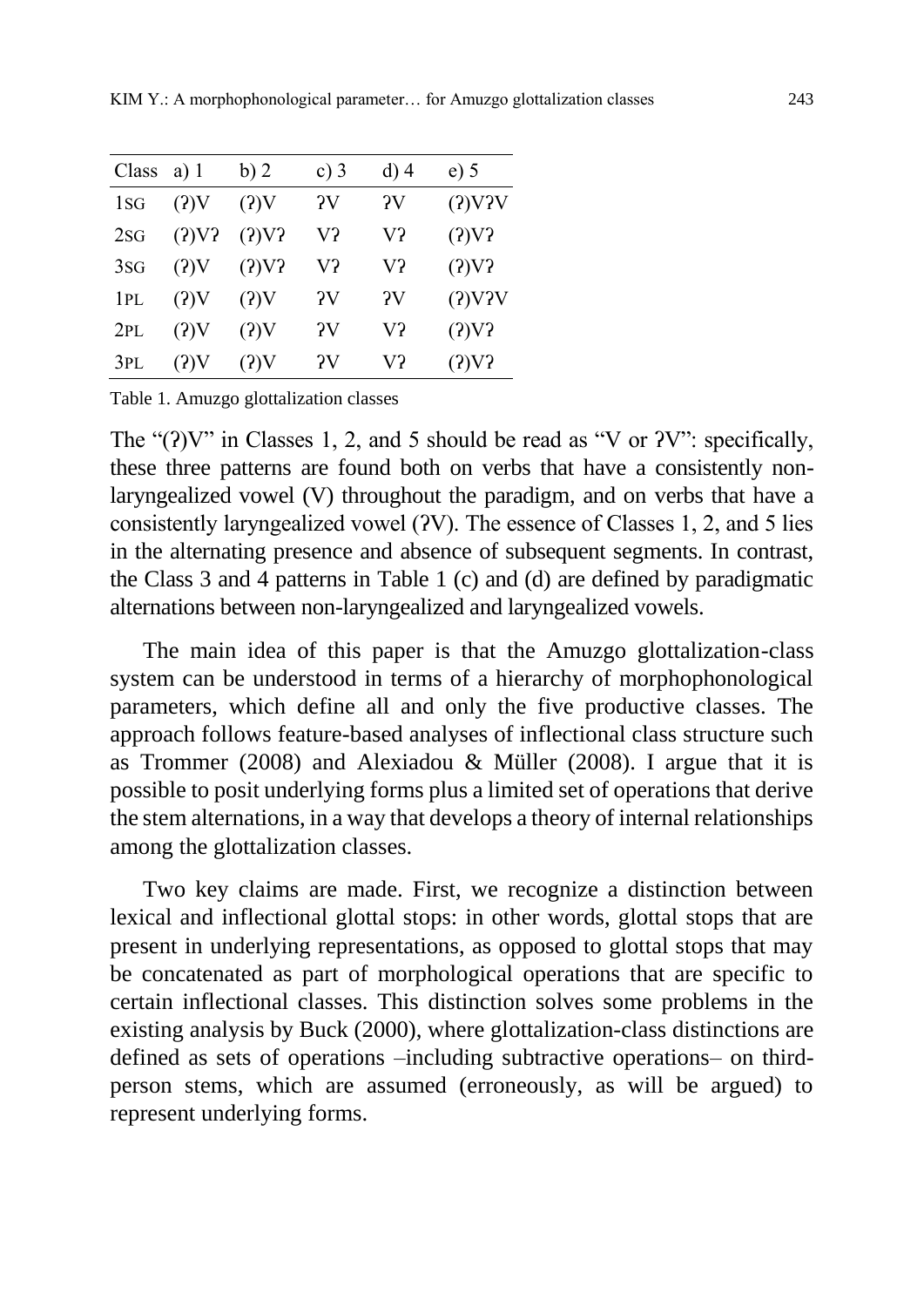Varying patterns of glottal-stop concatenation do not suffice to define all of the glottalization-class distinctions. The second major claim is that glottalization classes are also characterized by differing sets of phonological processes. These results in a sort of dual morphologically conditioned phonology: a phonological process can be triggered not just within a certain morphological construction, but also by a morpholexical inflection-class specification. For example, the distinction between Classes 2 and 3 can be understood as non-application versus application of a glottal dissimilation process. While a greater degree of abstraction may eventually permit analyses of the putative phonological operations as morphologically concatenative (following e.g. Trommer 2011), the analysis presented here indexes different cophonologies (Inkelas & Zoll 2007) to different inflectional classes. In a sense we preserve the insight of Buck (2000) that glottalization classes are characterized by morphophonological operations, but we present a novel view of what the operations are.

The structure of the paper is as follows. Brief background information on the language is provided in §2. In §3, we give an overview of the proposed parameter hierarchy, setting out the division of labor between underlying forms and morphophonological operations in the production of the observed paradigms. In particular, we set up the concept of lexical versus inflectional glottal stops. The following sections provide concrete illustrations of each glottalization class, justifying and formalizing the analysis of morphophonological processes in more detail: §4 focuses on the distinctions among Classes 1, 2, and 3, which cover the underlyingly vowelfinal roots, while §5 turns to Classes 4 and 5, which are argued to be the two possible inflectional patterns on underlyingly glottal-final roots. In §6, we conclude by pointing out some successful predictions of the proposed analysis in comparison with Buck (2000) and some other conceivable alternatives.

#### **2. Background on Amuzgo**

Amuzgo is spoken by the majority of residents in the municipality of San Pedro Amuzgos, who numbered about 6500 in the 2010 census, although there are signs that it is not being actively acquired by all children. Previous work on Amuzgo of San Pedro Amuzgos includes an SIL dictionary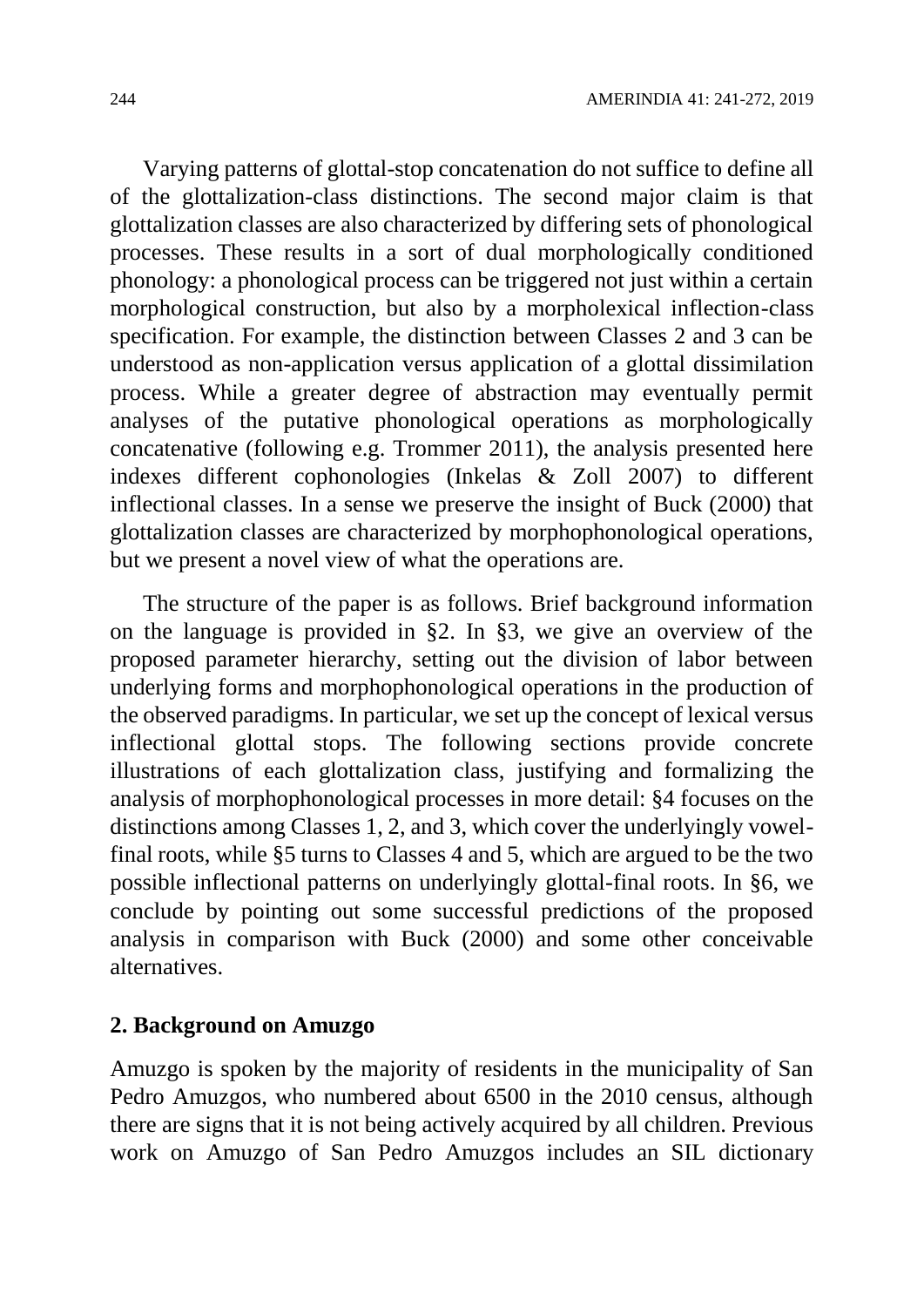(Stewart & Stewart 2000) and accompanying sketch grammar (Buck 2000), as well as work by the native speaker linguist Fermín Tapia García with Thomas Smith-Stark, including a dictionary (Tapia García 1999) and analyses of tone (Smith-Stark & Tapia García 1984) and morphosyntax (Smith-Stark & Tapia García 2002).

Throughout the paper, tones will be marked with superscript numbers. The San Pedro Amuzgos variety of Amuzgo has the eight contrastive tones listed and described in (2), of which only the five asterisked ones are exploited for inflectional purposes. The numbers match Smith-Stark & Tapia García's (1984) labelling scheme, with the exception of their <31> tone, which I render as <51> (following Buck's 2000 *alto-bajo* 'high-low' designation, and on the basis of evidence for this representation as argued for by Kim 2016).

(2) Tones of San Pedro Amuzgos Amuzgo

| 5     | high level       | 35   | mid-high rising                |
|-------|------------------|------|--------------------------------|
| 53*   | high-mid falling | 34   | mid rising                     |
| $51*$ | high-low falling | $3*$ | mid                            |
| $12*$ | low rising       |      |                                |
| $1*$  | low              |      | $* =$ used in tonal inflection |

In terms of laryngeal phonotactics, Amuzgo allows six types of syllable rimes, shown in (3). A vowel can be modal, breathy, or laryngealized, and the only possible coda consonant is a glottal stop.<sup>1</sup>

| (3) |         |    | Non-laryngealized V | Laryngealized V |
|-----|---------|----|---------------------|-----------------|
|     | No coda |    | hV                  | ЭV              |
|     | Final ? | V2 | hV2                 | 2V              |

Breathy and laryngealized vowels are rendered as hV and ʔV, respectively, in approximate accordance with their phonetics. Like in other Oto-Manguean languages, it is necessary to implement phonation and tone contrasts on a single vowel, but their phonetic incompatibility causes them to be realized in sequence rather than simultaneously: non-modal phonation in the first part of the vowel, then tone in the second (Silverman 1997). Most of our discussion will abstract away from breathiness, which does not play

 $\overline{a}$ <sup>1</sup> Nasalized vowels are usually pronounced with an excrescent nasal consonant, e.g. [ $\delta$ m] for  $\delta$ , but these postvocalic nasals are not phonologically contrastive.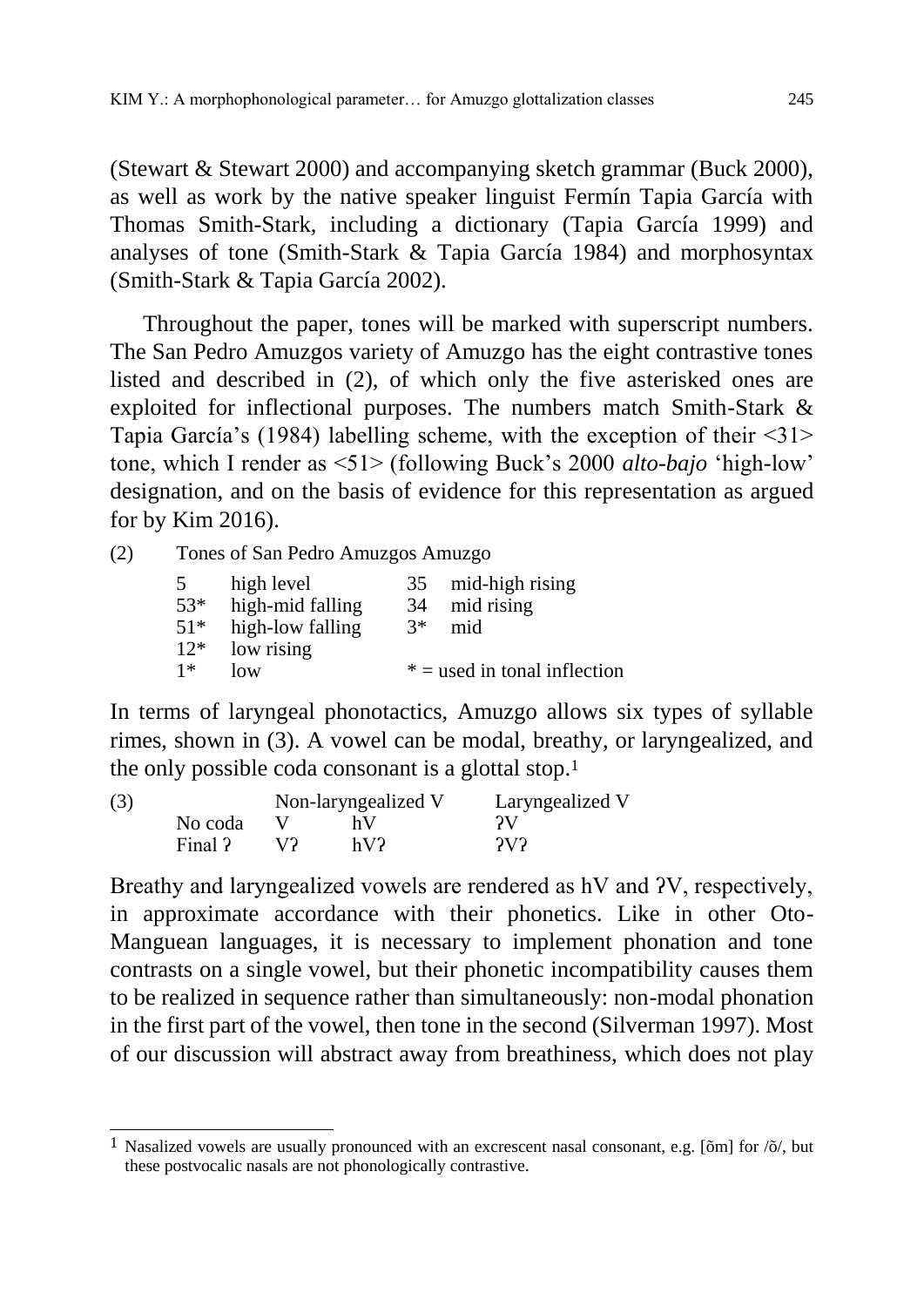an active role in the glottalization class system, and use "V" as a schematization referring to all non-laryngealized vowels.

Two further background notes should be made. Although we concentrate on stem alternations in glottalization, the exponents of person marking additionally include tone, affixation, and vowel-quality alternations, which will be mentioned where relevant but will not receive extended analysis. Also, the person-marking system described in this paper is used with transitive verbs, intransitive verbs with agentive subjects (see Buck 2000: 415ff., Smith-Stark & Tapia García 2002), and in possessive marking in a closed class of closely possessed nouns. In non-agentive intransitive verbs, person inflection uses a different system of marking where no stem alternations are involved.

#### **3. Underlying forms and lexical versus inflectional glottal stops**

The goal of this section is to posit underlying root shapes for each glottalization class. The URs serve as a starting point for understanding structural commonalities and differences between the glottalization patterns. The task is nontrivial, since for most classes, there is no immediately obvious null hypothesis as to which shape – if indeed any – is underlying, and which other shapes have been derived from it by morphophonological operations.

| Class          | $1 - (2)V$ | 2        | 3  | 4  | 5      |
|----------------|------------|----------|----|----|--------|
| 1 <sub>S</sub> | (2)V       | (2)V     | ?V | ?V | (2)V2V |
| 2SG            | (2)V2      | (2)V2    | V? | V? | (2)V2  |
| 3SG            | (2)V       | $(2)V$ ? | V? | V? | (2)V2  |
| 1PL            | (2)V       | (?)V     | ?V | ?V | (2)V2V |
| 2PL            | (2)V       | (2)V     | ?V | V? | (2)V2  |
| 3PL            | (2)V       | (2)V     | ?V | V? | (2)V2  |

Perhaps the best place to start is Class 1, where only the 2SG form differs from the others. The Class 1 column, along with the row showing 2SG forms across classes, is boldfaced in Table 2.

Table 2. Class 1 and 2SG forms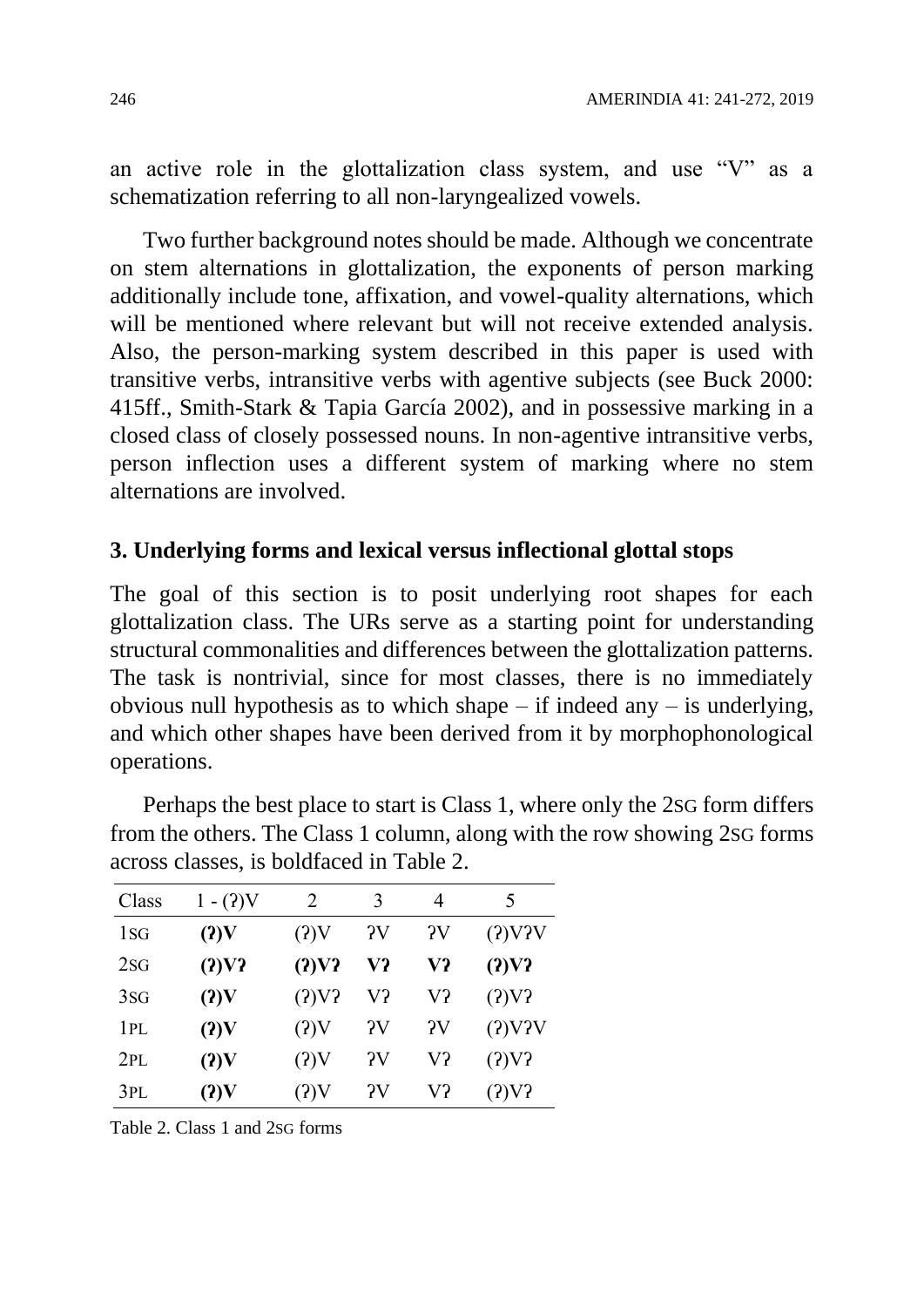For Class 1, a simple "majority rules" metric points to an underlying V or ʔV root. This root surfaces unchanged except in the 2SG form, which adds a glottal stop -*ʔ*. Thus, the only glottalization operation that applies in Class 1 is concatenation of a 2SG suffix -*ʔ*. When we look at the full set of glottalization classes, we additionally observe that the 2SG forms end in a glottal stop across the board. This fact suggests that a 2SG suffix -*ʔ* may be found in all classes, strengthening the case for its existence as an inflectional object. We will adopt the position that the 2SG -*ʔ* is indeed present in all paradigms, even though this turns out not to be a straightforward claim, as discussed shortly.

The remainder of this section will establish a basic distinction between classes where underlying roots are lexically vowel-final (Classes 1, 2, and 3) versus glottal-stop final (Classes 4 and 5). This division, despite being based on phonological rather than morphological criteria, can be thought of as the first parameter that gives structure to the glottalization-class system.

(4) First parameter cut: lexical stem shape V-final ?-final | | Cl. 1, 2, 3 Cl. 4, 5

Assuming the underlying root shapes in Table 3 – where Classes 1, 2, and 3 have vowel-final roots, while Classes 4 and 5 have glottal stop-final ones – the boldfaced cells in each column indicate the forms in which morphological operation(s) must be responsible for the appearance of an alternation in glottalization pattern.

| Class          | $1 - (2)V$ | $2 - (2)V$ | $3 - 2V$ | $4 - V$ ?    | $5-(2)V2$     |
|----------------|------------|------------|----------|--------------|---------------|
| 1 <sub>S</sub> | (2)V       | (2)V       | ?V       | $\mathbf{v}$ | $(2)$ V $2$ V |
| 2SG            | (2)V2      | (2)V2      | V?       | V?           | (2)V2         |
| 3SG            | (2)V       | (2)V2      | V?       | V?           | (2)V2         |
| 1PL            | (2)V       | $(2)$ V    | ?V       | $\mathbf{v}$ | $(2)$ V $2$ V |
| 2PL            | (2)V       | $(2)$ V    | ?V       | V?           | $(2)V$ ?      |
| 3PL            | (2)V       | (?)V       | ?V       | V?           | (2)V2         |

Table 3. Underlying root shapes for each class.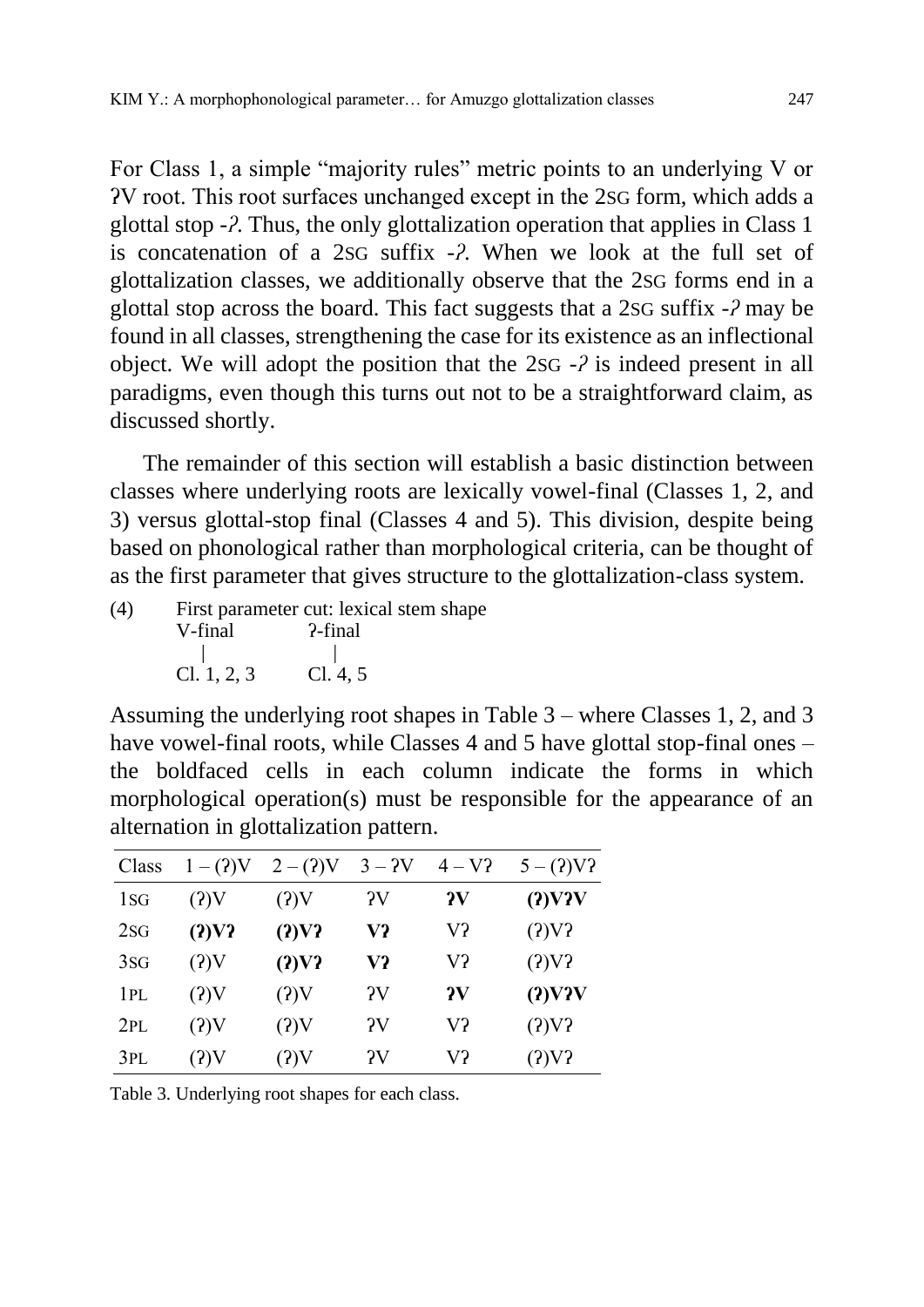For the V-final roots in Classes 1, 2, and 3, the only possible operations involve insertion of final glottal stops in the 2sG and/or 3sG forms. For the  $\alpha$ -final roots in Classes 4 and 5, all and only the first-person forms (in both singular and plural) are derived. Thus, a generalization enabled by this analysis of underlying forms is that the underlying root shape (i.e. whether V-final or ʔfinal) already constrains the possible patterns of stem allomorphy.

An issue that arises at this point is ambiguity about the true stem shape of the 2SG forms in Classes 2-5. To the extent that a 2SG suffix *-ʔ* is hypothesized, it is not clear whether the final [ʔ] in these forms is due to a ʔ-final stem, or to the 2SG suffix. Evidence that the 2SG stems can still be analyzed as ʔ-final, independently of the 2SG suffix, comes from tonal inflection. The data in (5) show the two most common patterns of tonal inflection in singular paradigms. Together, these surface patterns account for over half of all sampled paradigms in Kim (2016), but they are in complementary distribution: (5a) is found only on verbs whose 3SG forms are vowel-final (i.e. glottalization class 1), while (5b) is found only on verbs whose 3sG forms are  $?$ -final (i.e. glottalization classes  $2-5$ ).

| (5) |     |                         | Tonal evidence for stem-final glottal stops in 2sG forms: |                              |                                |  |
|-----|-----|-------------------------|-----------------------------------------------------------|------------------------------|--------------------------------|--|
|     |     |                         | a. Default tones, Class 1 b. Default tones, Classes 2-5   |                              |                                |  |
|     |     | $1SG$ $t\tilde{a}^{53}$ | $\langle 53 \rangle$                                      | $t$ ?ã $^{53}$               | <53>                           |  |
|     |     | $2SG$ tã $2^{53}$       | < 53                                                      |                              | $\[\tan 251 \quad \angle 51\]$ |  |
|     | 3SG | $t\tilde{a}^{34}$       |                                                           | $t\tilde{a}$ ? <sup>51</sup> |                                |  |
|     |     |                         | 'smell, inhale' (completive) 'break, split' (completive)  |                              |                                |  |

Kim (2016) analyzes both patterns in (5) as reflexes of the same underlying morphological tones, which surface faithfully in pattern (5a). Allotony in 2SG forms arises due to a "double glottal" context –the concatenation of the 2SG suffix *-ʔ* onto a stem that is already *ʔ-*final. In both patterns, (5a) and (5b), the first-person tone is <53>. In the second person, we observe complementary distribution: <53> is only found in Class 1 verbs, while <51> is exclusive to the remaining glottalization classes. This type of allotony is attested more broadly across the tonal inflectional system: only  $\langle 51 \rangle$  and  $\langle 1 \rangle$  are attested as 2sG tones in glottalization classes 2-5. Meanwhile, <51> is never observed as a surface 2SG tone in words whose 3SG form ends in a vowel. Similarly, neither <53> nor <3> ever appear as second-person tones in words whose 3SG form ends in a glottal stop, despite the wide occurrence of both as 2SG tones for glottalization Class 1.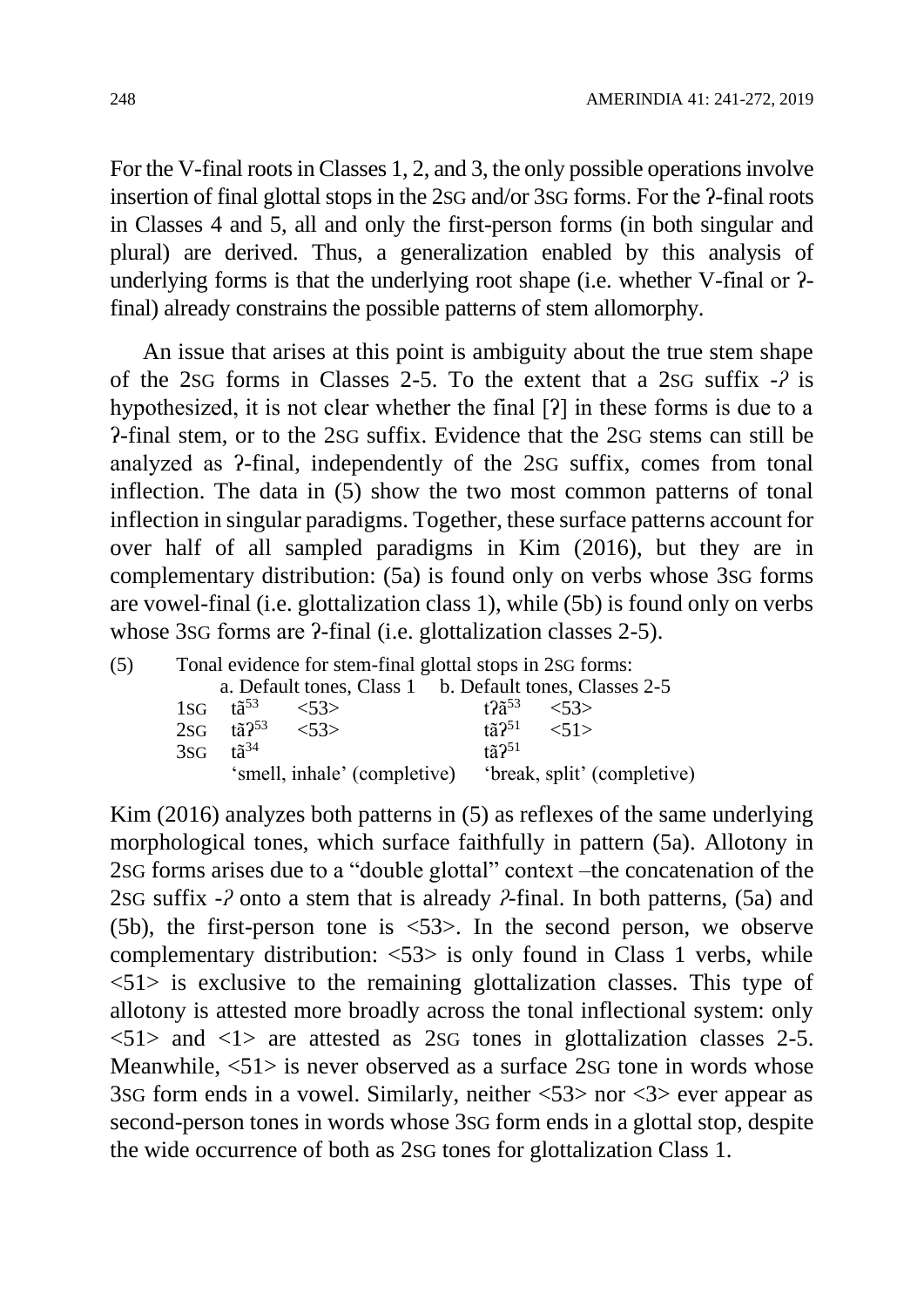Based on this complementary distribution, Kim (2016) posits a rule of Tone Lowering, whose operation is schematized in (6). The rule allows 2SG tones  $\langle 51 \rangle$  and  $\langle 1 \rangle$  to be derived phonologically from underlying morphological tones <53> and <3>, respectively.

(6) Tone Lowering  $\left[\right]$ <sub>Stem</sub> CV $\left.\right]$ <sup>(5)3</sup>]- $\left.\right]$ <sup>2</sup>  $\rightarrow$  CV $\left.\right]$ <sup>(5)1</sup>

The rationale for the abstract double-glottal structure, where a stem-final glottal stop meets a 2SG suffixal glottal stop, is that it is the only phonological context that could plausibly trigger this phonological alternation in a way that is unique to the 2SG forms of Classes 2-5, while successfully excluding other forms that end in a glottal stop (such as 3SG forms, or the 2SG forms of Class 1 words). The revised material in Table 4 shows how the 2SG forms of Classes 2-5 can end up with a common phonological environment if we posit an "inflectional glottal stop" (distinct from the 2SG suffix) that is added to 2SG and 3SG forms in Classes 2 and 3.

| Class          |                | 2                             | 3                                | 4                  | 5                                             |
|----------------|----------------|-------------------------------|----------------------------------|--------------------|-----------------------------------------------|
| <b>UR</b>      | (2)V           | (2)V                          | $\gamma_{\rm V}$                 | V?                 | (2)V                                          |
| 1 <sub>S</sub> | (2)V           | (2)V                          | $\gamma$                         | $\gamma$           | (2)V2 <sub>lex</sub> V                        |
| 2SG            | $(2)V-2_{2sg}$ | $(2)V2_{\text{infl}}-2_{2sg}$ | $V2_{\text{infl}-}2_{\text{sg}}$ | $V2_{lex}-2_{2sg}$ | $(2) \text{V2}_{\text{lex}} - 2_{2\text{sg}}$ |
| 3SG            | (2)V           | $(2)V2_{\text{infl}}$         | $V2_{\text{infl}}$               | $V2_{lex}$         | (2) V2 <sub>lex</sub>                         |
| 1PL            | (2)V           | (2)V                          | $\gamma_V$                       | ?V                 | (?)V2 <sub>lex</sub> V                        |
| 2PL            | (2)V           | (2)V                          | $\gamma_V$                       | $V2_{lex}$         | (2) V2 <sub>lex</sub>                         |
| 3PL            | (2)V           | (2)V                          | $\gamma_V$                       | $V2_{lex}$         | (2) V2 <sub>lex</sub>                         |

Table 4. Sources of postvocalic glottal stops

The inflectional glottal stop  $(P_{\text{infl}})$  is already attested on the 3sG forms in Classes 2 and 3. If it also attaches to the 2SG forms in those same classes, in addition to the separate 2SG suffix -ʔ, then we are able to derive the same phonological shape as in the 2SG forms of Classes 4-5, where the doubleglottal structure has a different morphological source –namely the juxtaposition of a lexical stem-final glottal stop with the 2SG suffix. We should note that no phonetic difference between single and double final glottal stops has been observed. Presumably, a phonological double glottal stop is realized as a regular single glottal stop on the surface, leaving traces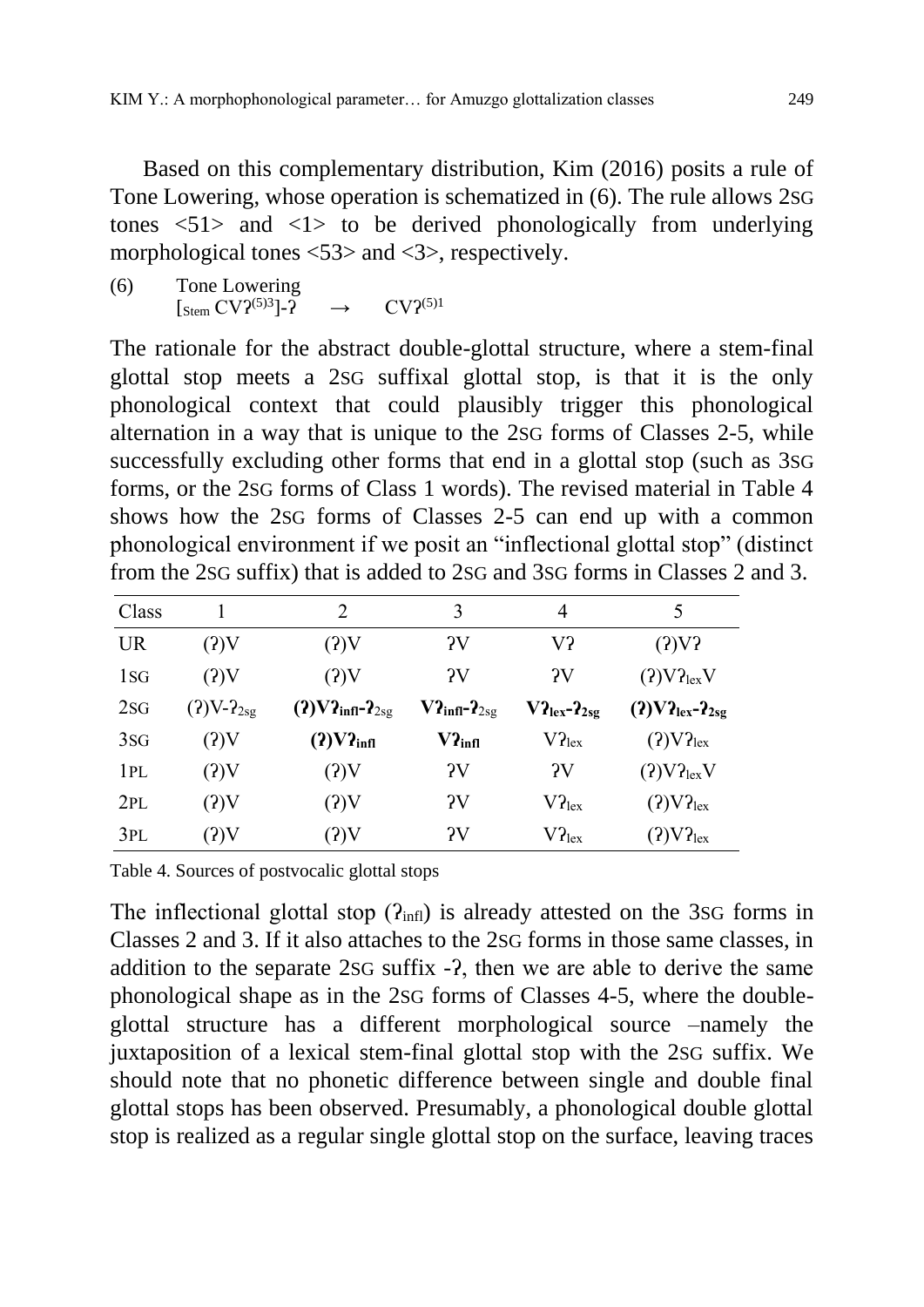only via conditioning of tone. Alternatively, the 2SG suffix could be reanalyzed as having a tonal allomorph that subcategorizes for ʔ-final stems, such that the common structure across Classes 2-5 can be derived without necessarily positing an abstract double-glottal structure.

The consequence of the allotony, in any case, is that we can consider the 2SG forms in Classes 2-5 to have ʔ-final stems. Under this view, Table 4 shows that stem alternations in glottalization (where present, and if defined as excluding the 2SG suffix) always split first-person forms from secondand third-person forms in the paradigm.

It is now possible to elaborate the parameter hierarchy further. Within the V-final roots (7a), an inflectional glottal stop parameter separates Class 1 from Classes 2 and 3. A further process of laryngeal dissimilation in Class 3 serves to distinguish the latter pair; this parameter will be described in detail in §4. Turning to Classes 4 and 5 in (7b), they can be analyzed as instantiating different repair strategies for satisfying a phonological constraint against first-person forms ending in glottal stop; these will be discussed in §5.



A persistent issue will be to justify this particular division of labor between underlying forms and morphophonological operations. For example, what prevents us from reversing the inflectional-glottal analysis of Classes 2 and 3, and proposing deletion operations in the 1SG and all plural forms? Aside from the theoretical problem that the 1SG and all plurals form a rather implausible natural class in terms of morphosyntactic features, we have independent evidence that final glottal stops in 2SG/3SG forms can be morphological elements rather than lexically underlying. This evidence comes from words that are attested in both uninflected and inflected forms, so we can recover the phonological shape of the underlying root from outside the inflectional system. This set of words includes closely possessed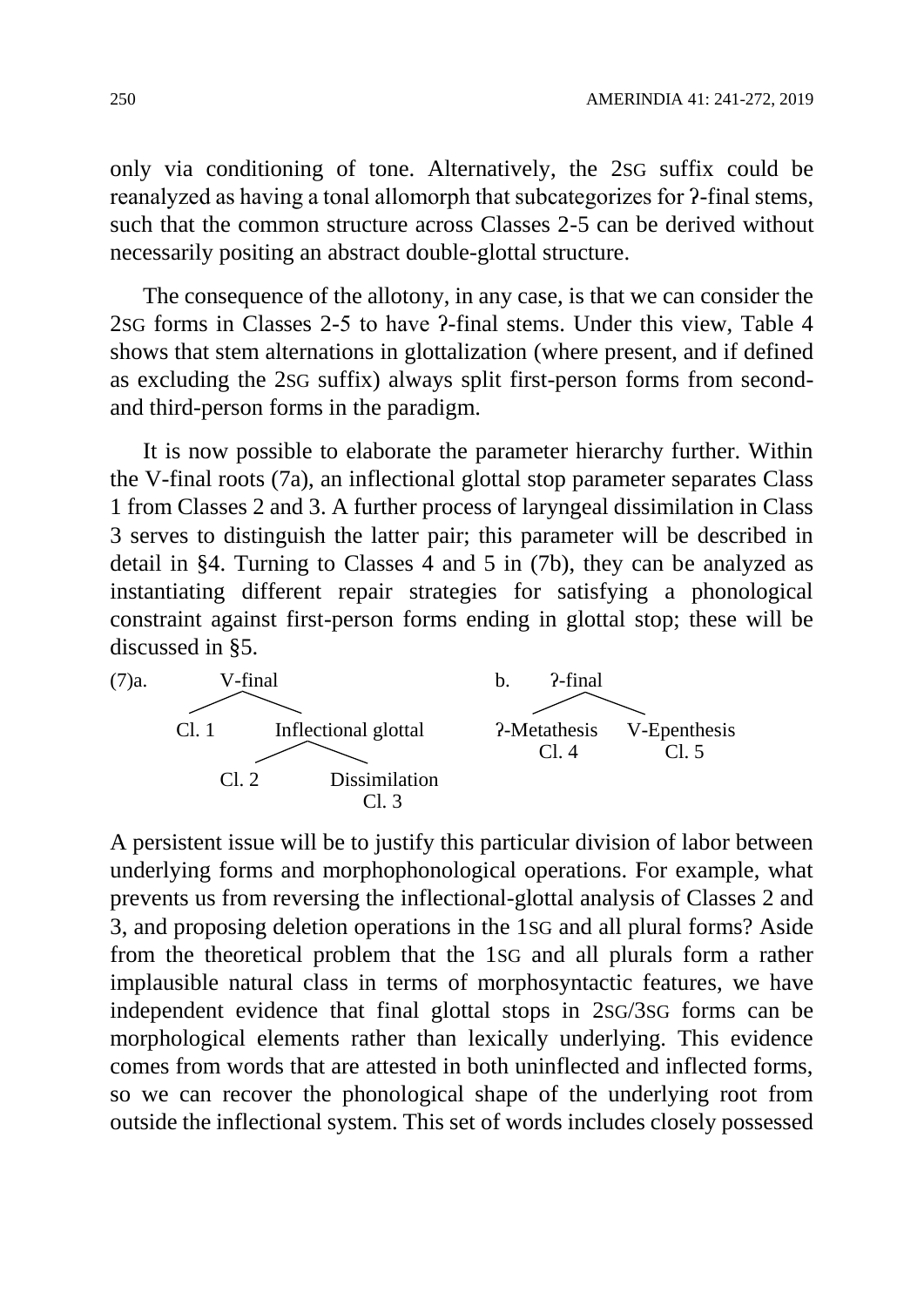nouns, which are inflected for possession using the same person-marking system as transitive verbs, but which also appear freely in unpossessed form.

The examples in Table 5 show some nouns that are vowel-final in their uninflected forms (treated as base in the table). In possessive forms, however, Buck (2000: 400) reports that the 3SG acquires a final glottal stop (in addition to tonal changes). The full conjugations in Tapia García (n.d.) confirm that this added glottal stop is absent from the 1SG and all plural forms, while being present in the 3SG as well as in the 2SG (as deduced from tonal evidence).

|                | <b>Base</b>            | 1sg                      | 2sg                               | 3 <sub>SG</sub>                  | 3PL                              |              |
|----------------|------------------------|--------------------------|-----------------------------------|----------------------------------|----------------------------------|--------------|
| a.             | ndia <sup>5</sup>      | ndia <sup>53</sup>       | $ndia2^{51}$                      | ndia <sup>5</sup>                | ndia <sup>5</sup>                | 'clothes'    |
| b.             | $nd^{j}e^{1}$          | $nd^{j}\varepsilon^{12}$ | $nd^{j}e^{2}$                     | $nd^{j}e^{2^{12}}$               | $nd^{j}e^{12}$                   | 'air; voice' |
| $\mathbf{c}$ . | tfu <sup>3</sup>       | $t \int u^{53}$          | $t \int u^{251}$                  | $t \int u^{34}$                  | $\mathrm{nd}^{j}u^{34}$          | 'year; age'  |
|                | $s$ ? $\tilde{o}^{53}$ | $s25^{53}$               | $s$ ? $\tilde{o}$ ? <sup>51</sup> | $s$ ? $\tilde{o}$ ? $34$         | $s^2$ <sub>6</sub> <sup>34</sup> | 'money'      |
| e.             | tl $7$ ë $^3$          | unknown)                 | (unknown)                         | tre $\tilde{P}^{\tilde{2}^{34}}$ | (unknown)                        | 'patio'      |

Table 5. Unpossessed and possessed nouns

The possessive paradigms of (a-d) thus fit exactly into the Class 2 glottalization paradigm. Because the words are attested in their uninflected forms as vowel-final, the addition of inflectional glottal stops in the 2SG and 3SG is more transparent here than it is for other Class 2 words where there is no direct evidence for the shapes of uninflected forms. For (e), only the uninflected and 3SG forms are given by Buck (2000: 400), and the word is not found in Tapia García (n.d.).; however, it is given to support (d) as another example of a possessive glottal stop on a word with a laryngealized vowel.

Another morphological construction where we have evidence for Class 2 paradigms built on vowel-final underlying forms is found in property concept predication. This is shown in Table 6. The word in (a) appears to have a nominal abstract meaning in uninflected form, but requires person inflection to be predicated of an argument.

|                | <b>Base</b>     | 1SG                               | 2SG                          | 3SG                      | 3pl                              |              |
|----------------|-----------------|-----------------------------------|------------------------------|--------------------------|----------------------------------|--------------|
|                | tã <sup>3</sup> | $r\tilde{\mathbf{c}}^3$           | $t\tilde{e}$ ? <sup>51</sup> | $t\tilde{e}$ 234         | $t^{\approx 34}$                 | 'be cold'    |
|                | (unknown)       | n <sup>5</sup> nkia <sup>53</sup> | $n^5$ nkia? <sup>51</sup>    | $n^5$ nkia? <sup>5</sup> | n <sup>5</sup> nkia <sup>5</sup> | 'be fearful' |
| $\mathbf{c}$ . | (unknown)       | $n\tilde{\epsilon}^{12}$          | $n\tilde{e}^2$               | $n\tilde{e}$ 2 $12$      | $n\tilde{e}^{12}$                | 'be happy'   |

Table 6. Uninflected and inflected property concepts.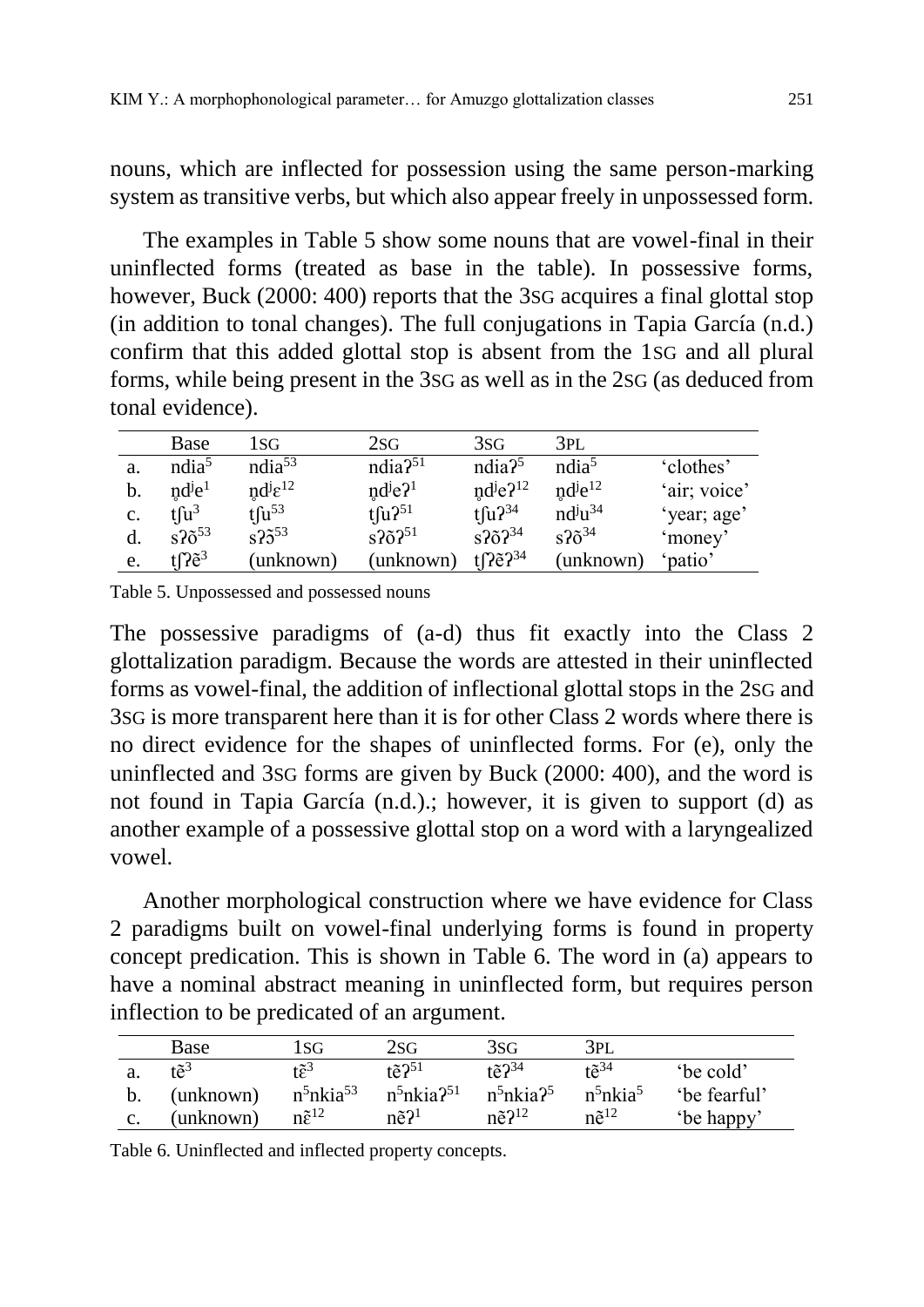While the majority of property concepts do not use the agentive inflectional system described in this paper, Buck (2000: 413-414) gives a short list of "physical and emotional characteristics" that belong to our Class 2; all have a final glottal stop in their 2SG and 3SG forms. The words in (b) and (c) are not found in uninflected form in my sources, but they are given to exemplify the robust attestation of the Class 2 glottalization pattern with property concepts; their morphological properties (e.g. failure to take present-tense prefixes) suggest that they are indeed nominal, and derived from a more basic root along the lines of the pattern in Table 5 and (a) of Table 6. In light of recent cross-linguistic work on possessive strategies of property concept predication (e.g. Koontz-Garboden & Francez 2010; Francez & Koontz-Garboden 2015), these paradigms are likely to simply also be possessive, but they can be mentioned for their value as a non-obvious source of further data on paradigms whose base is potentially attested in uninflected form.

In sum, the possessive paradigms show that a morphological operation adding final glottal stops to 2SG/3SG forms is independently attested in Amuzgo. This same process appears to unify the Class 2 and 3 glottalization paradigms, where only the 2SG and 3SG forms differ in stem shape from other cells in being ʔ-final, whereas the 1SG and all plural cells have V-final forms.

Moving to Classes 4 and 5, a structural relationship between them is similarly suggested by the fact that in both paradigms, the first-person forms are the odd ones out. Table 4, repeated here as Table 7 this time, boldfacing highlights the cells that have undergone a glottalization change from the hypothesized underlying form.

| Class          |                | 2                             | 3                          | 4                      | 5                                |
|----------------|----------------|-------------------------------|----------------------------|------------------------|----------------------------------|
| <b>UR</b>      | (2)V           | (?)V                          | $\gamma_{\rm V}$           | V?                     | $(2)V$ ?                         |
| 1 <sub>S</sub> | (2)V           | (2)V                          | $\gamma$                   | $\mathbf{v}$           | (2) V2 <sub>lex</sub> V          |
| 2SG            | $(2)V-2_{2sg}$ | $(2)V2_{\text{infl}}-2_{2sg}$ | $V2_{\text{infl}}-2_{2sg}$ | $V2_{lex}$ - $2_{2sg}$ | $(2) V2lex - 2sg$                |
| 3SG            | (2)V           | $(2)V2_{\text{infl}}$         | $V2_{\text{infl}}$         | $V2_{lex}$             | (2) V2 <sub>lex</sub>            |
| 1PL            | (?)V           | (2)V                          | $\gamma_{\rm V}$           | 2V                     | $(2)V2_{lex}V$                   |
| 2PL            | (?)V           | (2)V                          | $\gamma_{\rm V}$           | $V2_{lex}$             | (2) V2 <sub>lex</sub>            |
| 3PL            | (?)V           | (?)V                          | $\gamma_{\rm V}$           | $V2_{lex}$             | $(2) \mathrm{V2}_{\mathrm{lex}}$ |

| Table 7. Relationship of underlying and derived stems across classes |  |  |  |  |  |  |  |
|----------------------------------------------------------------------|--|--|--|--|--|--|--|
|----------------------------------------------------------------------|--|--|--|--|--|--|--|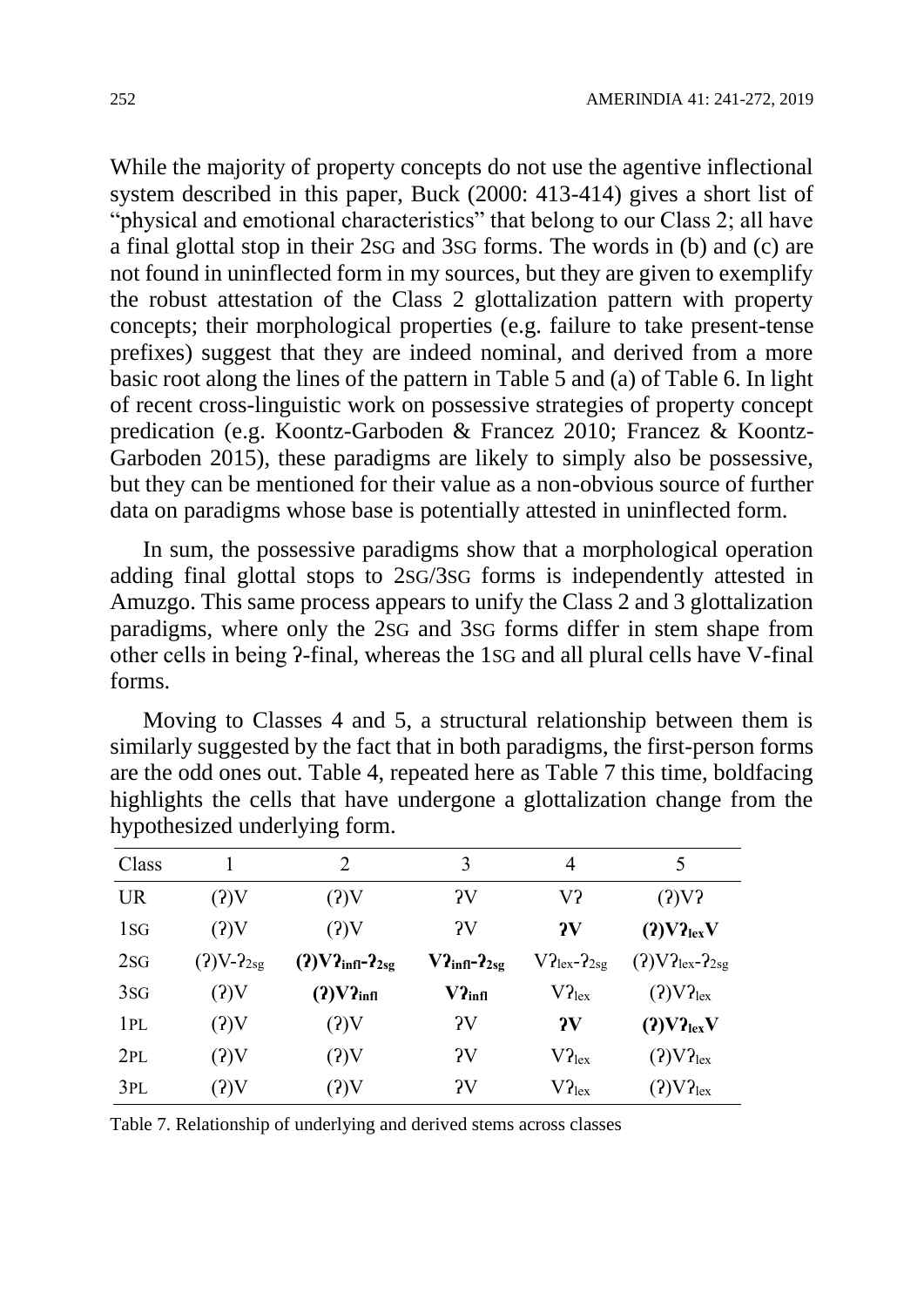There is some evidence that Classes 4 and 5 instantiate parallel inflectional possibilities for the same underlying root shapes. Buck (2000: 384) reports that a handful of lexical items show interspeaker variation, falling into the equivalents of Class 4 for some speakers and Class 5 for others. For example, the verb 'make an excuse' in its 3sG incompletive form is  $\frac{2-n\tilde{o}}{2}$ (8a), with a glottal-final CVʔ stem shape.<sup>2</sup> It has two possible first-person forms, given in (8b-c); the original source does not provide tones.

| (8) |                  |                           |     | Variation in 1SG forms of 'make an excuse', incompletive (Buck 2000: 384) |
|-----|------------------|---------------------------|-----|---------------------------------------------------------------------------|
|     |                  | a. $3SG$ $2-p\delta^{35}$ | CV? |                                                                           |
|     | b. $1SG$ $\pi$ ? |                           | C2V |                                                                           |
|     |                  |                           |     | or c. 1sG $\eta$ 5? (presumably $\eta$ 5?5) CV? (presumably CV?V)         |

The form in (8b) represents a Class 4 paradigm, while the form in (8c) is indicative of Class 5. In Stewart & Stewart (2000), the dictionary that accompanies Buck (2000), the plural stem of the lexical item in (8), *ko<sup>3</sup> n<sup>®</sup>p<sup>35</sup>* 'make an excuse', is also listed as ambiguous in its first-person glottalization pattern between Class 4 and Class 5-like shapes, although the forms themselves are not given. The reinterpetation of the original-source form in (15c) as CVʔV is due to the fact that first-person CVʔ stems in the paradigms in Buck (2000) correspond consistently to CVʔV forms in Tapia García (n.d.). While interspeaker variation as the source of the discrepancy cannot be ruled out, all data directly observed by me so far has pointed to the CVʔV pattern, where the second vowel is an echo vowel. The echo vowel is prosodically weak: it is impressionistically very short in duration, low in intensity, and probably phonologically toneless (i.e. usually pronounced in the middle of the pitch range but never having a phonologically distinctive tonal target).

In any case, the variation in (8) is unsurprising under our theory of the glottalization-class system. Because underlying root shape limits the set of possible glottalization paradigms, as visualized in (4) and (7), the variant forms in (8b-c) represent the only two possible first-person stem shapes for an underlying CVʔ root, even in the absence of any inflection-class

 $\overline{a}$ 2 The initial *ʔ-* is a prefix consistently found across 3SG incompletive forms of all glottalization classes. It is transcribed as a glottal stop by Tapia García (n.d.), but rendered orthographically as a prefix *i-* in the SIL materials, since the glottal stop is usually realized with a very short voiced release that tends to have an [i]- or [e]-like quality.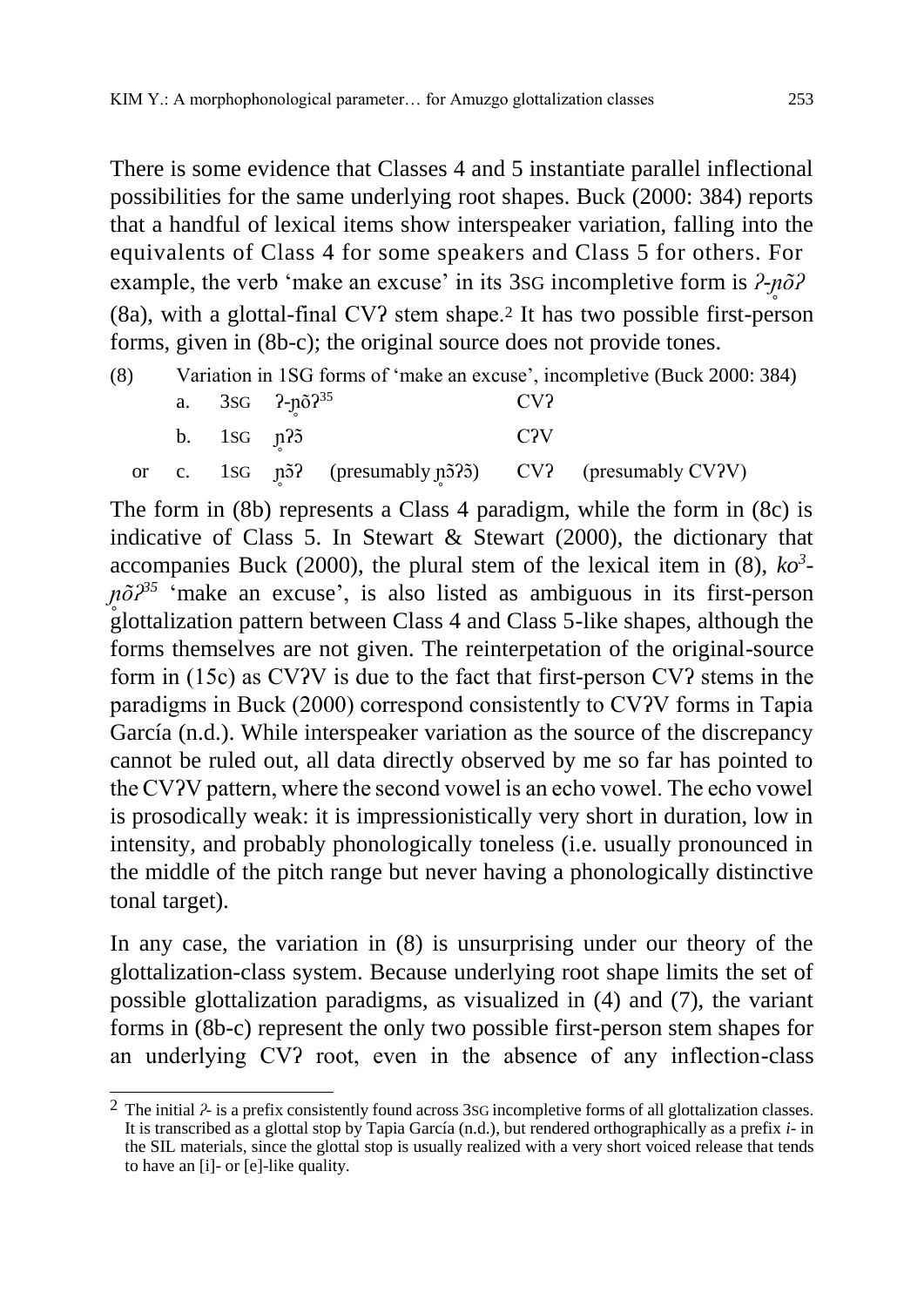information. Particularly since Class 4/5 ambiguity is the only kind of glottalization variation described by Buck (2000), the variation can likely be taken to indicate some structural affinity between the two classes. Two additional cases of variation resulting in apparently mixed paradigms, with Class 4-like singulars but variation between Class 4- and Class 5-like plurals, are discussed further in §5 below.

Having set out some arguments for a division between V-final glottalization classes 1-3 and ʔ-final classes 4 and 5, we now turn to each of these in more detail.

#### **4. Vowel-final classes and the dissimilation parameter**

The purpose of this section is to provide concrete examples of paradigms from Classes 1, 2, and 3, and to explore the source of the Class 2/3 distinction in more detail. I will argue that the Class 3 pattern is exclusive to roots with -ʔV rimes, i.e. underlyingly laryngealized vowels, and that these roots are distinguished from Class 2 roots with -ʔV rimes via their specification for a glottal dissimilation process whereby a laryngealized vowel loses its laryngealization in the context of a following glottal stop. (9a) states this process in a traditional rule-based format and in terms of the "ʔV" orthography for laryngealized vowels. An autosegmental formulation is given in (9b), which illustrates the delinking of the feature [+constricted glottis] in this configuration.

(9) Laryngeal dissimilation rule specific to Class 3 a.  $\overline{Y}V \rightarrow V / 2$ b. V ʔ  $\pm$  $[-c.g.]$   $[-c.g.]$ 

Table 8, which includes only laryngealized-rime words in the vowel-final classes, shows that under this analysis, Classes 2 and 3 are identical in terms of the concatenation of the inflectional glottal stop in 2SG and 3SG. The difference in Class 3 is that dissimilation applies to the inflected form, resulting in the observed V? rather than  $2V$ ? rimes.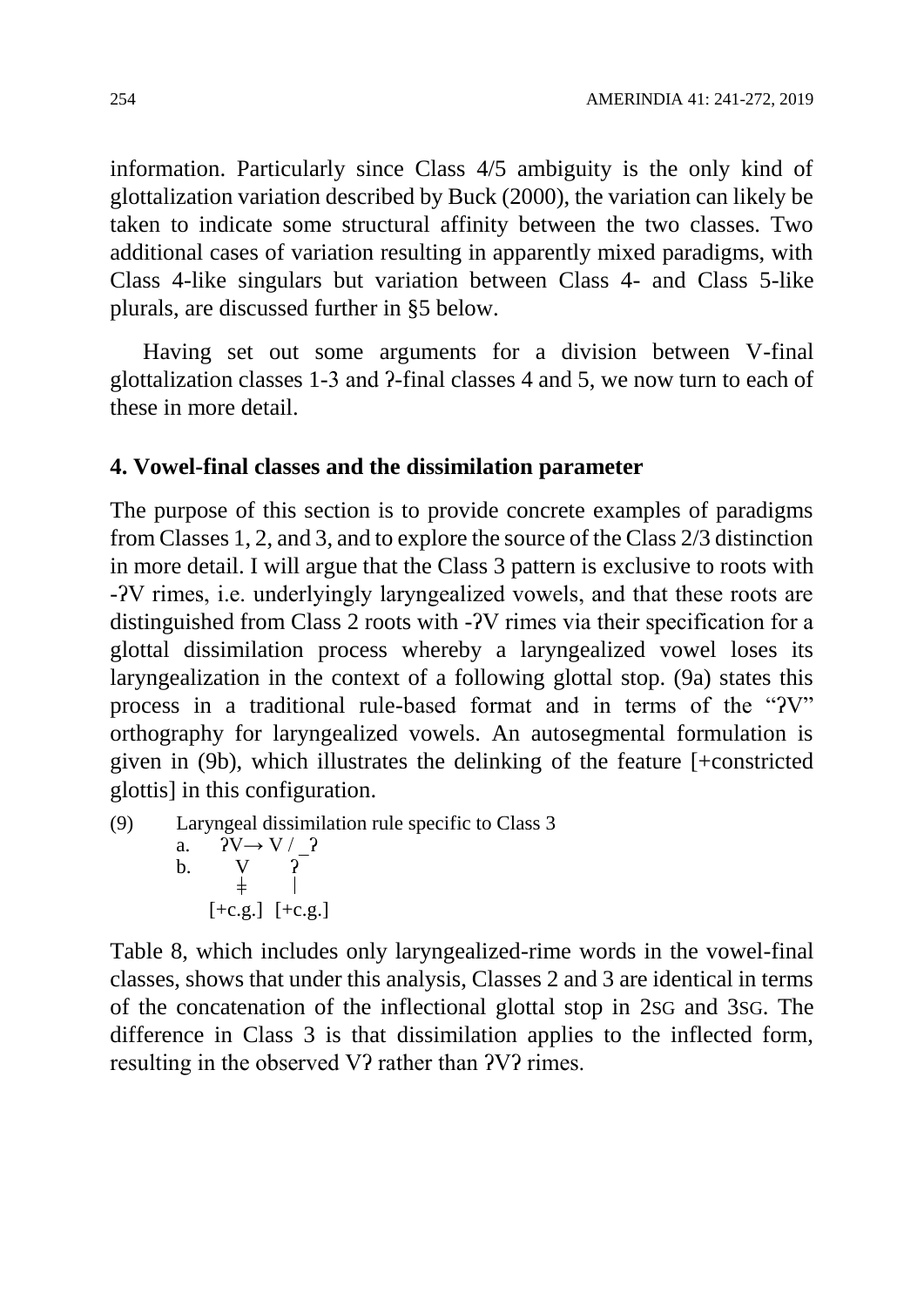| Class     |                  | $\mathcal{D}_{\mathcal{L}}$       | 3                                                                 |
|-----------|------------------|-----------------------------------|-------------------------------------------------------------------|
| <b>UR</b> | $\gamma_{V}$     | $\gamma_{V}$                      | $\gamma_{\rm V}$                                                  |
| 1SG       | $\gamma_{\rm V}$ | $\gamma_{V}$                      | $\gamma$                                                          |
| 2SG       | $2V-2_{2sg}$     | $2V2_{\text{infl}-}2_{\text{sg}}$ | $/2V2_{\text{infl}}-2_{2sg}/\rightarrow V2_{\text{infl}}-2_{2sg}$ |
| 3SG       | 2V               | $2V2_{\text{infl}}$               | $/2V2_{\text{infl}}$ $\rightarrow$ $V2_{\text{infl}}$             |
| 1PL       | $\gamma_V$       | $\gamma_V$                        | $\gamma_V$                                                        |
| 2PL       | $\gamma_{V}$     | $\gamma_V$                        | $\gamma_V$                                                        |
| 3PL       | ?V               | ?V                                | $\gamma_V$                                                        |

Table 8. -ʔV rimes across vowel-final classes

To start by illustrating the simplest set of cases, examples of Class 1 paradigms are given in (10). In (10a) we have the completive paradigm of 'sing', with a modal vowel, and in (10b) we have the completive paradigm of 'rip, break', with a laryngealized vowel.

(10) Class 1 paradigms:

|  |                                                |                         | a. Class 1 (CV) 'sing', completive (Tapia García n.d.: 431) <sup>3</sup> |                                        |                                                                |
|--|------------------------------------------------|-------------------------|--------------------------------------------------------------------------|----------------------------------------|----------------------------------------------------------------|
|  |                                                | 1sG $\text{ta}^{53}$ CV | 1PL.INCL $ta^{12}$                                                       |                                        | CV                                                             |
|  |                                                |                         | 1PL.EXCL $ta^{51}$ CV                                                    |                                        |                                                                |
|  | $2SG$ ta- $2^3$ CV                             |                         | $2PL$ $ta1$ CV                                                           |                                        |                                                                |
|  | $3SG$ $ta^3$ $CV$                              |                         | 3PL                                                                      | ta <sup>1</sup>                        | CV                                                             |
|  | b. Class $1$ (CPV)                             |                         |                                                                          |                                        | 'rip, break', completive (Tapia García n.d.: 543) <sup>4</sup> |
|  | 1sq $t$ $i$ <sub>2</sub> $53$ C <sup>2</sup> V |                         | 1PL.INCL $t$ $\frac{2}{3}$ $\frac{1}{2}$ $C$ <sup>2</sup> $V$            |                                        |                                                                |
|  |                                                |                         | $1PL.EXCL$ $t2i551$ $C2V$                                                |                                        |                                                                |
|  | $2SG$ t $2io-2^3C2V$                           |                         | $2PL$ $t^2io^3$ $C2V$                                                    |                                        |                                                                |
|  | $3SG$ $t$ $i$ $o1$ $C$ $i$ $V$                 |                         | 3PL                                                                      | $t^2$ io <sup>3</sup> C <sub>2</sub> V |                                                                |

In both (10a) and (10b), the only glottalization change consists of 2SG -ʔ suffixation. Although the suffix is included in the actual forms, it is omitted from the accompanying stem-shape templates. In plural forms, second and third person are normally disambiguated with pronominal enclitics  $o^2$ <sup>3</sup> (2PL) and  $ho^5$  (3PL), which are omitted here in order to focus on the stem shapes.

Amuzgo has a pervasive system of initial consonant mutations between singular and plural stems, described in depth by Buck (2000). It is worth

 $\overline{a}$  $3$  As mentioned, in the stem-shape templates, non-larygealized nuclei, i.e. oral and breathy monophthongs or diphthongs, will be represented as V. Similarly, initial C refers either to singleton onsets or onset clusters.

<sup>4</sup> Lowering of high-mid vowels to low-mid is a regular process in first person forms.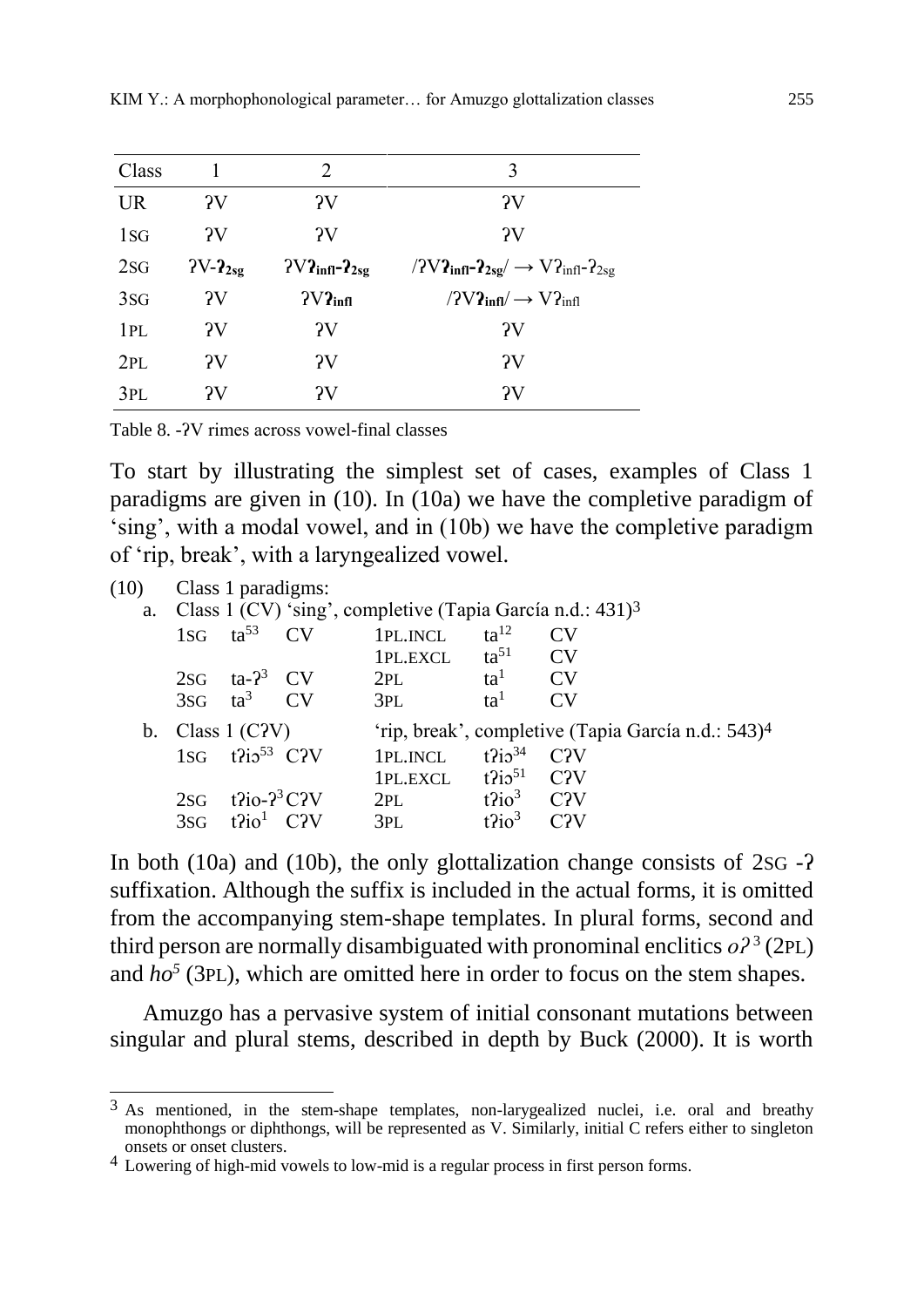observing that the segmental alternations do not appear to interact with glottalization phonotactics. This can be seen in (11a) with a CV root, and in (11b) with a CʔV root.

| (11) |                                                           |                      | Class 1 paradigms with singular-plural consonant alternation:                                                                           |           |
|------|-----------------------------------------------------------|----------------------|-----------------------------------------------------------------------------------------------------------------------------------------|-----------|
|      |                                                           |                      | a. Class 1 (CV) 'sweep', completive (Tapia García n.d.: 663)                                                                            |           |
|      | $1SG$ tka <sup>53</sup> CV                                | 1PL.INCL             | $ta^{34}$                                                                                                                               | CV        |
|      |                                                           | $1PL.EXCL$ $ta^{51}$ |                                                                                                                                         | <b>CV</b> |
|      | $2SG$ tka- $2^{53}$ CV                                    | 2PL                  | $ta^3$                                                                                                                                  | CV        |
|      | $3SG$ tka <sup>1</sup> CV                                 | 3PL                  | $\text{ta}^3$                                                                                                                           | CV        |
|      |                                                           |                      | b. Class 1 (CPV) 'steal, pinch', completive (Tapia García n.d.: $20$ ) <sup>5</sup>                                                     |           |
|      |                                                           |                      | 1sG $\int$ $\int$ $\text{2}u \varepsilon^{53}$ C $\text{2V}$ 1PL.INCL $\int$ $\text{2}u \varepsilon^{35} - \varepsilon^5$ C $\text{2V}$ |           |
|      |                                                           |                      | $1PL.EXCL \quad pd^j2ue^{51} \qquad C2V$                                                                                                |           |
|      | 2sG $\int$ Pue- $2^{53}$ C?V                              | 2PL                  | $\text{nd}^{\text{j}}$ ?ue <sup>35</sup> C?V                                                                                            |           |
|      | 3sG $\int$ $\int$ $\text{2} \text{Re}^{35}$ C $\text{2V}$ | 3PL                  | nd <sup>j</sup> ?ue <sup>35</sup>                                                                                                       | C2V       |

Buck (2000: 427) also describes some semiproductive, and in some cases very specifically conditioned, rules of vowel lowering and diphthongization to derive plural from singular stems. These semiregular vowel alternations do not appear to disrupt glottalization in Class 1 verbs, for example in (12) where the singular nucleus in -*ʔui* lowers to *-ʔue* 'touch, grab' in the plural.

| (12) |                                                   | Class 1 (CV) 'touch, grab', completive (Tapia García n.d.: 338) |                               |                  |
|------|---------------------------------------------------|-----------------------------------------------------------------|-------------------------------|------------------|
|      |                                                   | 1sG $t$ $2\mu i^{53}$ CPV 1PL. INCL $t$ $2\mu \epsilon^{12}$    |                               | C <sub>2</sub> V |
|      |                                                   | 1PL.EXCL                                                        | t?u $\varepsilon^{51}$        | C2V              |
|      | $2SG$ t?ui- $2^{53}$ C?V                          | 2PI.                                                            | $t$ $\lambda$ ue <sup>1</sup> | C2V              |
|      | $3\text{SG}$ $t$ $2\text{u}$ $35$ $C$ $2\text{V}$ | 3PL                                                             | $t$ $\lambda$ ue <sup>1</sup> | C2V              |

On the other hand, the nucleic alternation in the singular-plural pair *βʔi ~ βhe* 'to get angry' in (13) is not more generally attested, and vowel laryngealization disappears in the plural. It is possible that irregular glottalization changes such as these can be developed into a diagnostic to separate morphophonologically related pairs of singular-plural stems from

 $\overline{a}$ <sup>5</sup> First-person echo vowels are found in the absence of stem-final glottal stop in two contexts that do not appear to be related to glottalization classes: with the relatively uncommon first-person singular inflectional tone <51>, and in some first-person plural forms (inclusive only), as is the case here, the pattern behind which is not clear to me. Glottally conditioned echo vowels, on the other hand, occur in both the inclusive and exclusive first-person plurals, and regardless of tone. Echo vowels occur in even more contexts in well-defined functions, e.g. to mark definiteness, so they may have multiple unrelated sources. In any case, their appearance with first-person glottal-final stems in Class 5 is systematic, but this example should not be conflated with the Class 5 phenomenon.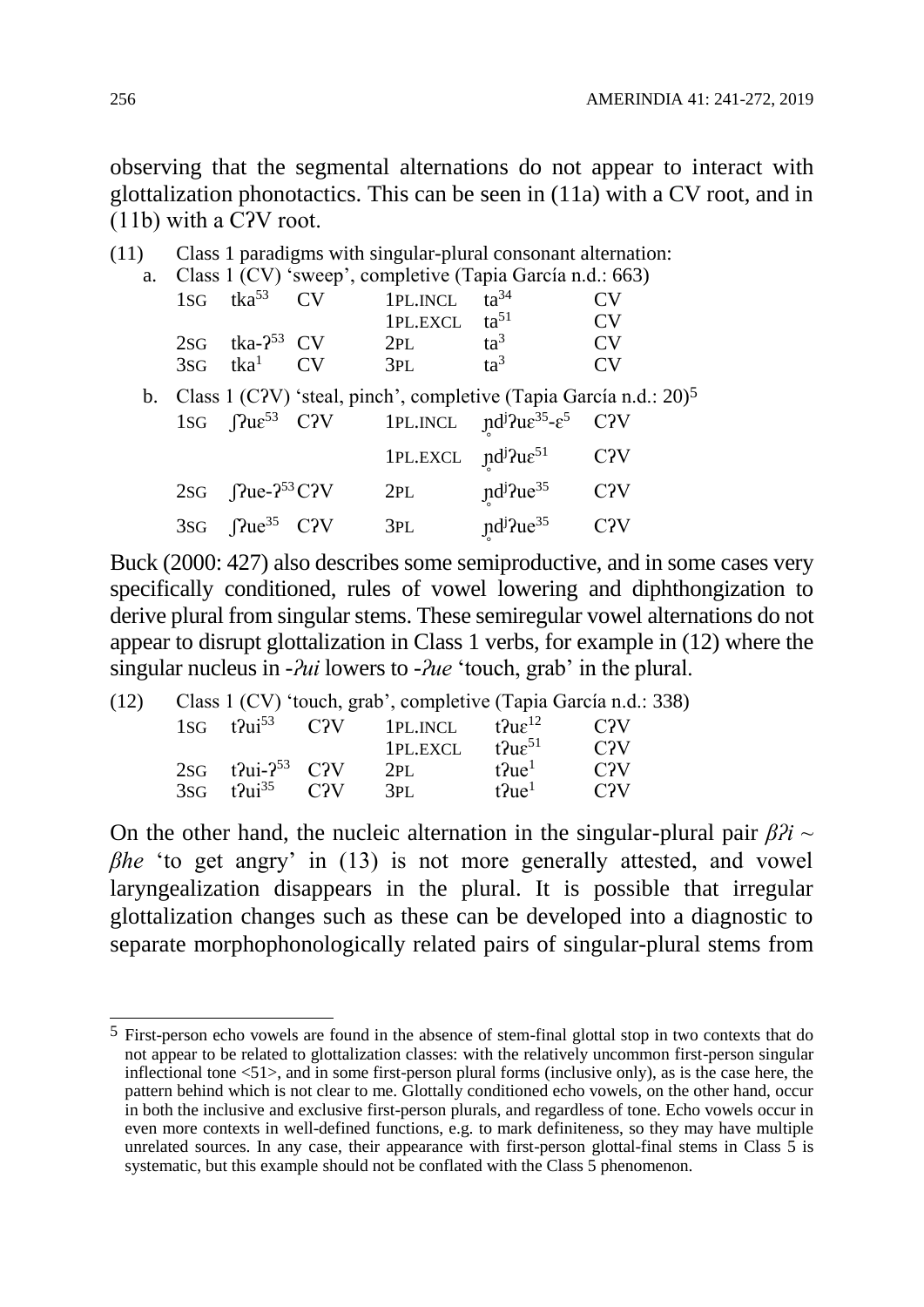suppletive pairs, in cases where marginal segmental similarities leave room for doubt.

| (13) |                                    |                                                                            | Class 1 (CV) 'get angry', incompletive (Tapia García n.d.: 48) |    |
|------|------------------------------------|----------------------------------------------------------------------------|----------------------------------------------------------------|----|
|      |                                    | 1sG $\beta$ $i^{53}$ C?V 1PL.INCL $\beta$ he <sup>35</sup> -e <sup>5</sup> |                                                                |    |
|      |                                    | 1PL.EXCL $\beta$ he <sup>51</sup>                                          |                                                                | CV |
|      | 2sG $\beta$ ?i-? <sup>53</sup> C?V | 2PL                                                                        | $8he^{35}$                                                     | CV |
|      | $3SG$ $\beta$ $3^{35}$ C?V         | 3PL                                                                        | $8he^{35}$                                                     | CV |

Some Class 2 paradigms, with the inflectional glottal stop in 2SG and 3SG forms, are given in (14). The paradigm in (14a) has a modal vowel, and (14b) has a laryngealized vowel. An orthogonal difference is that the paradigm in (14a) is verbal, while (14b) shows possessive forms of  $s\lambda\tilde{\sigma}^{34}$ 'money', which as we can see lacks the inflectional glottal stop in its uninflected form.

| (14) |     | Class 2 paradigms                                                                                                                                                                                                                                                                                                      |                |                       |                                                                |                  |
|------|-----|------------------------------------------------------------------------------------------------------------------------------------------------------------------------------------------------------------------------------------------------------------------------------------------------------------------------|----------------|-----------------------|----------------------------------------------------------------|------------------|
| a.   |     |                                                                                                                                                                                                                                                                                                                        |                |                       | 'receive a gift', completive (Tapia García n.d.: 24)           |                  |
|      | 1SG | $nda^3$                                                                                                                                                                                                                                                                                                                | CV <sub></sub> | 1PL.INCL <sup>6</sup> | $nda^{34}a^5$                                                  | CV               |
|      |     |                                                                                                                                                                                                                                                                                                                        |                | 1PL.EXCL              | $nda^{51}$                                                     | $\rm{CV}$        |
|      | 2SG | $nda251$ CV?                                                                                                                                                                                                                                                                                                           |                | 2PL                   | $nda^{34}$                                                     | CV               |
|      |     | 3sG $nda^{34}$ CV?                                                                                                                                                                                                                                                                                                     |                | 3pl                   | $nda^{34}$                                                     | CV               |
|      |     |                                                                                                                                                                                                                                                                                                                        |                |                       | b. $s2\delta^{34}$ 'money', possessive (Tapia García n.d.: 77) |                  |
|      |     | $1\text{SG}$ $\frac{1}{2}$ $\frac{1}{2}$ $\frac{1}{2}$ $\frac{1}{2}$ $\frac{1}{2}$ $\frac{1}{2}$ $\frac{1}{2}$ $\frac{1}{2}$ $\frac{1}{2}$ $\frac{1}{2}$ $\frac{1}{2}$ $\frac{1}{2}$ $\frac{1}{2}$ $\frac{1}{2}$ $\frac{1}{2}$ $\frac{1}{2}$ $\frac{1}{2}$ $\frac{1}{2}$ $\frac{1}{2}$ $\frac{1}{2}$ $\frac{1}{2}$ $\$ | C2V            | 1PL.INCL              | $s^{2}3^{34}$                                                  | C <sub>2</sub> V |
|      |     |                                                                                                                                                                                                                                                                                                                        |                | $1PL.EXCL$ $s25^{51}$ |                                                                | C <sub>2</sub> V |
|      | 2SG | $s$ ???51                                                                                                                                                                                                                                                                                                              | C2V2           | 2PL                   | $s^2$ <sub>2</sub> $\tilde{o}^{34}$                            | C <sub>2</sub> V |
|      | 3SG | $S^{2}$ <sub>6</sub> $S^{34}$ C <sub>2</sub> V <sub>2</sub>                                                                                                                                                                                                                                                            |                | 3PL                   | $s^2$ <sub>6</sub> <sup>34</sup>                               | C <sub>2</sub> V |
|      |     |                                                                                                                                                                                                                                                                                                                        |                |                       |                                                                |                  |

The last type of vowel-final paradigm is Class 3, which has a similar "Inverted-L" paradigm to Class 2, where 2SG and 3SG are the odd cells out and the 1SG together with plural cells can be thought of as forming an upsidedown L shape. In (15), the addition of stem-final glottal stops in the 2SG and 3SG forms is accompanied by loss of laryngealization on the vowel, such that the combination of  $C$ <sup> $V$  +</sup> inflectional glottal stop turns out as  $CV$ ? This pattern is only evident on roots with underlying -ʔV nuclei for the simple reason that dissimilation cannot manifest itself in the absence of any vowel laryngealization that could dissimilate.

 $\overline{a}$  $6$  This form is listed in Tapia García with a first-person inclusive echo vowel of the type mentioned in fn. 5.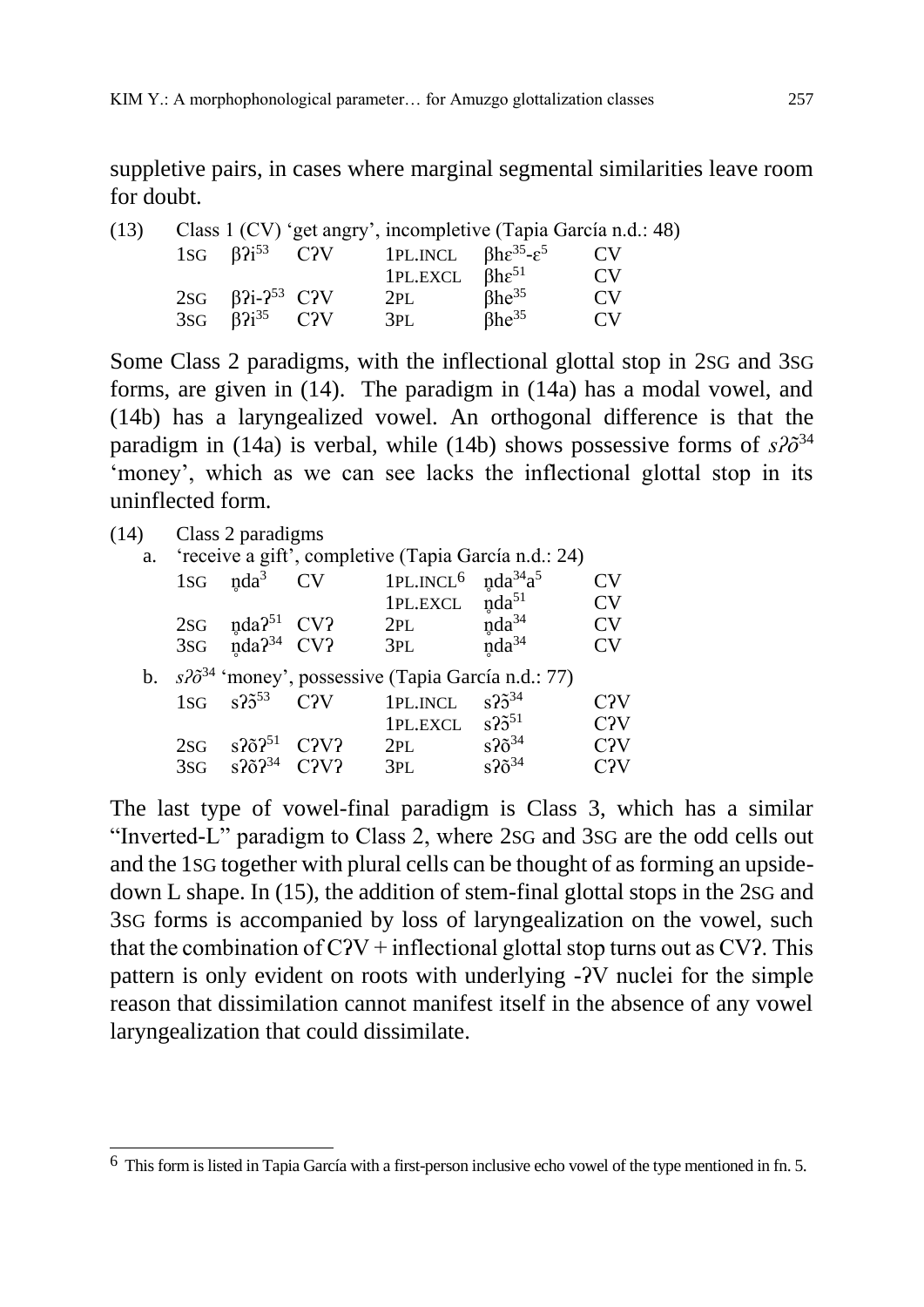| (15) |        |                        |                                                              |          |                                    | Class 3 paradigm 'heat oneself (with fire)'; all forms followed in usage by $t/\tilde{o}$ ' |
|------|--------|------------------------|--------------------------------------------------------------|----------|------------------------------------|---------------------------------------------------------------------------------------------|
|      | 'fire' |                        |                                                              |          |                                    | (Tapia García n.d.: 442)                                                                    |
|      |        | $1SG$ $t25^{53}$ $C2V$ |                                                              | 1PL.INCL | $t$ ?5 <sup>12</sup> C?V           |                                                                                             |
|      |        |                        |                                                              | 1PL.EXCL | $125^{51}$ C <sub>2V</sub>         |                                                                                             |
|      |        |                        | 2sG $/t\frac{25}{7}\rightarrow t\frac{5}{1}$ CV?             | 2PL      | $t2\tilde{o}^{12}$ C <sub>2V</sub> |                                                                                             |
|      |        |                        | 3sG $/t\frac{25}{7}$ $\rightarrow$ to $\frac{2^{34}}{7}$ CV? | 3PL      | $120^{12}$ C <sub>2</sub> V        |                                                                                             |

The phonotactic stability of glottalization in the face of initial consonant mutations (16a) and vowel-lowering alternations (16b) can be appreciated in the respective paradigms. The forms in (16b) contain the completive prefix allomorph  $t^{j}$ <sup>2</sup> in lieu of initial consonant mutations.

| (16) |     |                                                                                    |                  | Glottal stability with segmental alternations in Class 3 |                                                                        |                                      |
|------|-----|------------------------------------------------------------------------------------|------------------|----------------------------------------------------------|------------------------------------------------------------------------|--------------------------------------|
| a.   |     | 'urinate', completive (Tapia García n.d.: 17)                                      |                  |                                                          |                                                                        |                                      |
|      | 1SG | $\gamma$ iu <sup>53</sup>                                                          | C2V              | 1PL.INCL <sup>7</sup>                                    | $\text{nd}^{\text{j}}\text{2iu}^{34}$ -u <sup>5</sup>                  | C <sub>2</sub> V                     |
|      |     |                                                                                    |                  | 1PL.EXCL                                                 | nd <sup>j</sup> ?iu <sup>51</sup>                                      | C <sub>2</sub> V                     |
|      |     | 2sg $\int$ ju? <sup>51</sup>                                                       | CV?              | 2PL                                                      | nd <sup>j</sup> ?iu <sup>12</sup>                                      | C <sub>2</sub> V                     |
|      |     | 3sG $\int$ $\int$ $\frac{1}{2}$ $\frac{35}{5}$                                     | CV?              | 3PL                                                      | nd <sup>j</sup> ?iu <sup>12</sup>                                      | C <sub>2</sub> V                     |
|      |     | 'play', completive (Tapia García n.d.: 1201)                                       |                  |                                                          |                                                                        |                                      |
|      |     | $1SG$ $t^{j_1^3} - nk^j$ ? $u^{53}$                                                | C <sub>2</sub> V | 1PL.INCL<br>1PL.EXCL                                     | $t^{j}i^{3}$ -nk <sup>j</sup> ? $2^{12}$<br>$t^{j}i^{3}-nk^{j}20^{51}$ | C <sub>2</sub> V<br>C <sub>2</sub> V |
|      | 2SG | $t^{j}i^{3}$ -ŋk <sup>j</sup> u? <sup>51</sup><br>3sG $t^{j_1^3} - \eta k^{j_1^3}$ | CV?<br>CV?       | 2PL<br>3PL                                               | $t^{j}i^{3}-\eta k^{j}20^{12}$<br>$t^{j}i^{3}-nk^{j}$ ?0 <sup>12</sup> | C <sub>2</sub> V<br>C <sub>2</sub> V |
|      |     |                                                                                    |                  |                                                          |                                                                        |                                      |

In singular forms, Class 3 has in common with Class 4 that first-person CʔV alternates with second-/third-person CVʔ; indeed, this commonality led to their being conflated in the SIL analysis of the glottalization classes. The similarity can be verified with a brief look back at Table 7. Nevertheless, there are a couple of arguments in favor of the analysis where there is an underlyingly laryngealized vowel that loses its laryngealization upon the addition of the 2SG/3SG inflectional glottal stop.

First, if surface CV? is the realization of underlying /C?V?/, we should never see breathy vowels in Class 3 paradigms. This prediction is borne out in the available data. Breathiness and laryngealization are incompatible (as we saw in §2), and there is no evidence that they cooccur even on an abstract level, so the hypothesis that all Class 3 roots are underlyingly CʔV should preclude the inclusion of any breathy vowels in this group. On the other

 $\overline{a}$  $7$  This form is listed in Tapia García with a first-person inclusive echo vowel of the type mentioned in fn.5.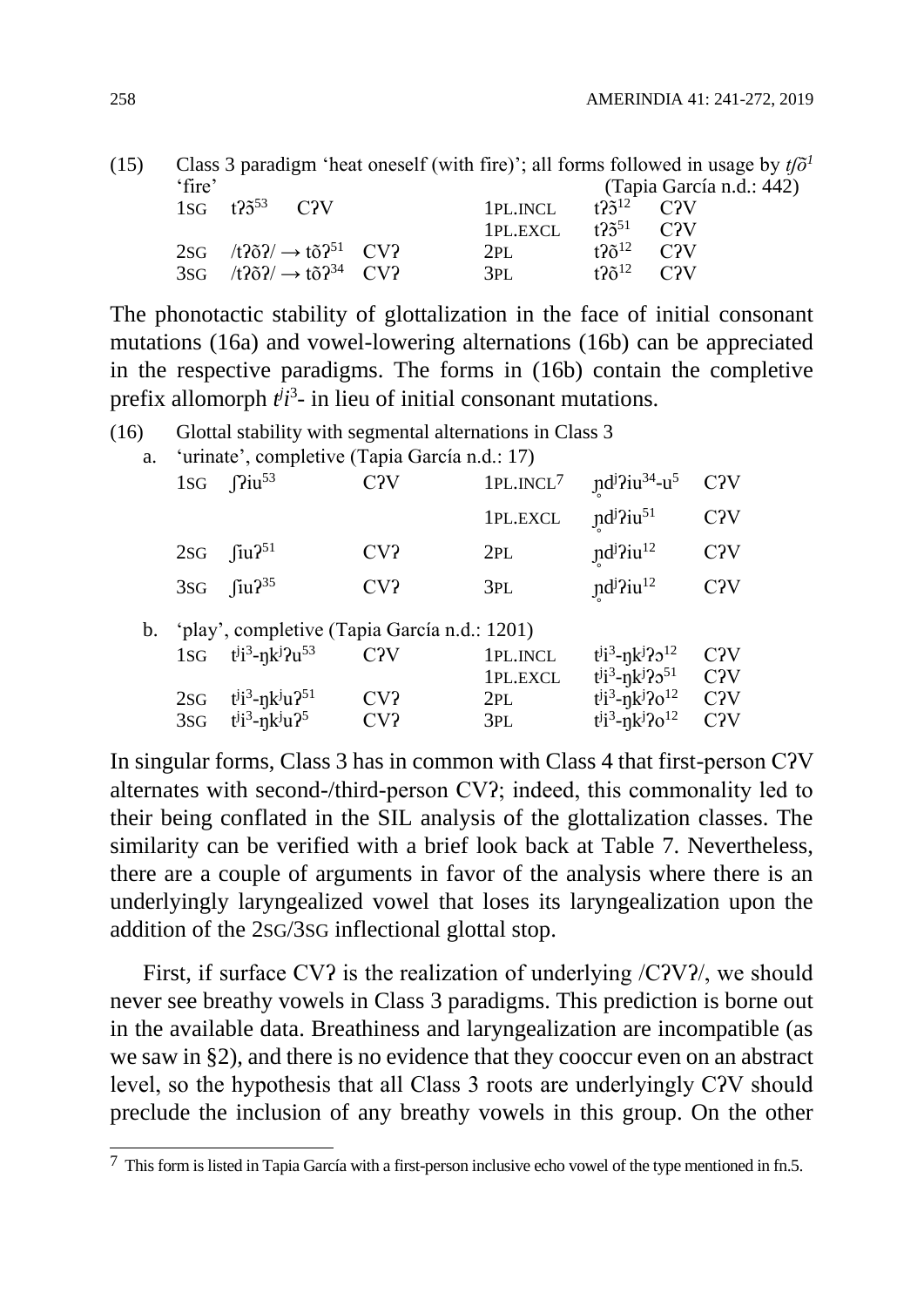hand, if there was no morphophonological relationship between stem allomorphs, there would be no reason why laryngealized and breathy vowels fail to alternate with each other.

Second, there are uninflected nouns of shape CʔV whose possessive paradigms fall into Class 3. Some examples are given in (17). Unlike Class 2 possessives such as (d) in Table 5 and (14b), they lose vowel laryngealization in the 2SG and 3SG forms. All plural forms then revert to the CʔV stem shape.

| Class 3 possessive paradigms | (17) |  |  |  |
|------------------------------|------|--|--|--|
|------------------------------|------|--|--|--|

 $\overline{a}$ 

|     |                                       | a. $\beta$ a <sup>5</sup> 'house' (Tapia García n.d.:17) |          |                                         |                  |
|-----|---------------------------------------|----------------------------------------------------------|----------|-----------------------------------------|------------------|
|     | 1sg $\beta$ $a^{53}$ C <sub>2</sub> V |                                                          | 1PL.INCL | $\beta$ ?a <sup>5</sup> -a <sup>5</sup> | C <sub>2</sub> V |
|     |                                       |                                                          | 1PL.EXCL | $\beta$ ?a <sup>51</sup>                | C <sub>2</sub> V |
|     | 2sG $\beta a^{251}$ CV?               |                                                          | 2PL      | $\beta$ ?a <sup>5</sup>                 | C <sub>2</sub> V |
|     | 3sG $\beta a^2$ <sup>5</sup> CV?      |                                                          | 3PL      | $\beta$ ?a <sup>5</sup>                 | C <sub>2</sub> V |
|     |                                       | $b^8$ -s?a <sup>1</sup> 'male; husband'                  |          |                                         |                  |
|     | $1SG \quad s2a^{12} \quad C2V$        |                                                          | 1PL.INCL | $s$ ?a <sup>12</sup> -a <sup>5</sup>    | C <sub>2</sub> V |
|     |                                       |                                                          | 1PL.EXCL | $s2a^{51}$                              | C2V              |
| 2SG | sa <sup>21</sup>                      | CV?                                                      | 2PL      | $s2a^{12}$                              | C2V              |
| 3SG | $sa12$ CV?                            |                                                          | 3PL      | $s2a^{12}$                              | C <sub>2</sub> V |

It is unclear what causes a CʔV word to be assigned to Class 2 as opposed to Class 3. Nevertheless, the unity of the possessive constructions would be lost if they could not both be described in terms of the addition of the inflectional glottal stop to the 2SG and 3SG forms.

It must be conceded that the evidence from uninflected forms of possessable words is not perfect. Some words with Class 3 possessive paradigms are independently attested in uninflected CVʔ shapes, like in (a) in Table 9, or even CV shapes (b-c). Glosses are given separately for uninflected and inflected forms.

 $8\,$  In the bare form as cited, this root requires an age-appropriate classifier prefix, surfacing in forms such as  $ju^5$ -s*?a*<sup>1</sup> 'boy' or  $ts\tilde{a}^3$ -s*?a*<sup>1</sup> 'man', but the point is that it is attested in uninflected form. In inflected (possessive) form, it means 'husband'.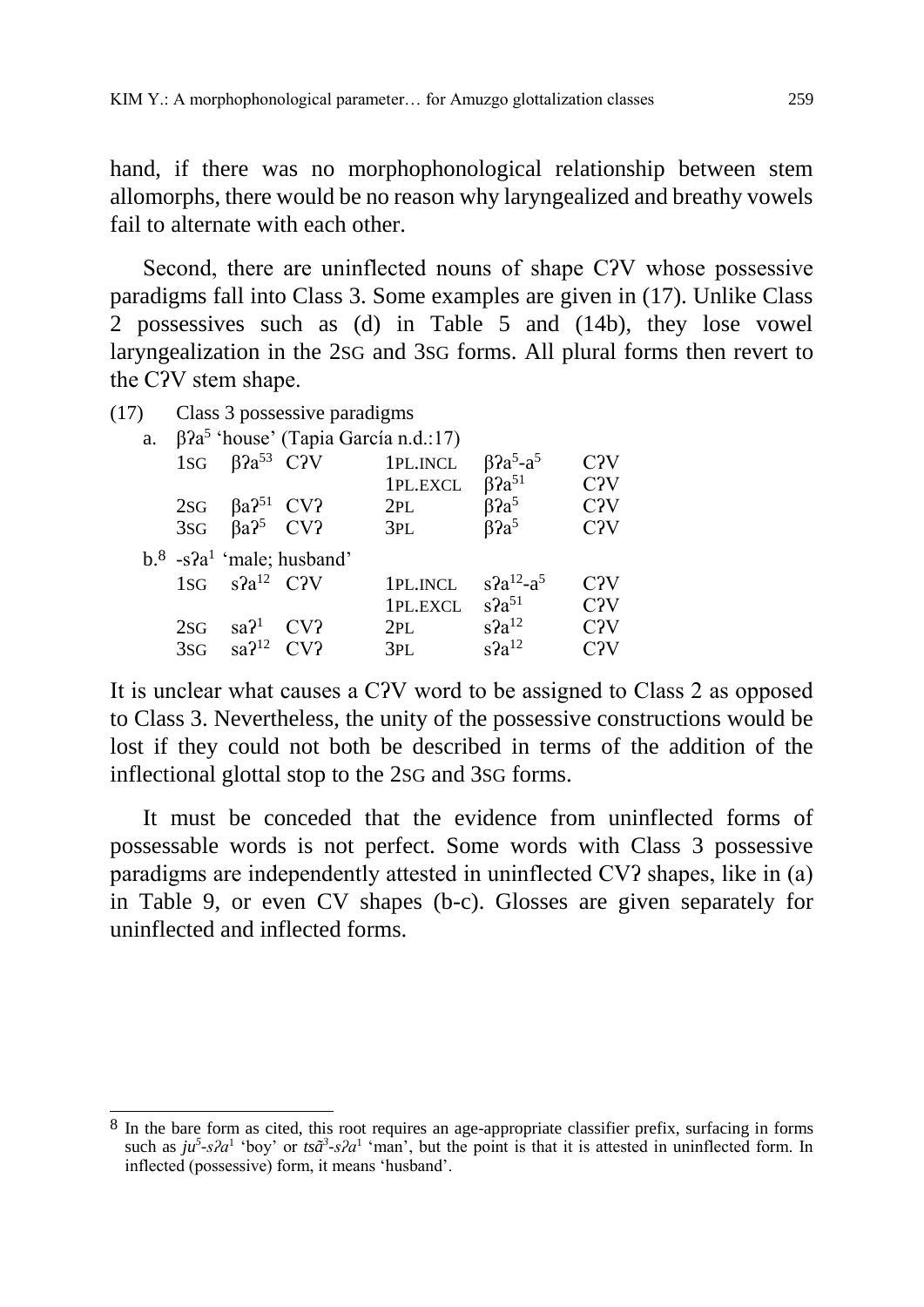|                | Base              |         | 1sg                         | 3SG                              | -3PL       |                                                                                                              |
|----------------|-------------------|---------|-----------------------------|----------------------------------|------------|--------------------------------------------------------------------------------------------------------------|
|                |                   |         |                             |                                  |            | a. <sup>9</sup> tsua? <sup>1</sup> 'gourd, cup' ts?ua tsua? <sup>12</sup> nt?ua <sup>12</sup> 'animal shell' |
| b. $ia^1$      |                   | 'good'  |                             | $i2a^{12}$ $ia2^{12}$ $i2a^{12}$ |            | in good health'                                                                                              |
| $\mathbf{c}$ . | $n\tilde{a}^{51}$ | 'shame' | $n \partial \tilde{a}^{12}$ | $n\tilde{a}$ ? <sup>12</sup>     | $n2a^{12}$ | 'ashamed'                                                                                                    |

Table 9. Class 3 with mismatches between uninflected and 1SG/plural stems

On the other hand, the meaning correspondences between the uninflected and inflected forms in Table 9 (a-b) are not entirely transparent, having been subject to some lexicalization, so the possibility that the inflected forms are built on a derived stem cannot be ruled out.

In spite of these open questions, we have seen that Classes 2 and 3 are unified by their "inverted-L" shape, caused by a 2SG/3SG inflectional glottal stop. Class 3 goes one step further in implementing the rule in (9), giving rise to further changes in 2SG/3SG forms.

#### **5. Glottalization classes as phonological repairs**

| Progressing through the glottalization paradigm table, we now move on to |  |
|--------------------------------------------------------------------------|--|
| Classes 4 and 5, hypothesized to be built on 2-final roots.              |  |

| Class     | 4                                   | 5                                             |
|-----------|-------------------------------------|-----------------------------------------------|
| <b>UR</b> | V?                                  | (2)V2                                         |
| 1SG       | $\mathbf{p}_{\text{lex}}\mathbf{V}$ | (2) V2 <sub>lex</sub> V                       |
| 2SG       | $V2_{lex}$ - $2_{2sg}$              | $(2) \text{V2}_{\text{lex}} - 2_{2\text{sg}}$ |
| 3SG       | $V2_{lex}$                          | (2) V2 <sub>lex</sub>                         |
| 1PL       | $\mathbf{P}_{\text{lex}}\mathbf{V}$ | $(2)V2_{lex}V$                                |
| 2PL       | $V2_{lex}$                          | (2) V2 <sub>lex</sub>                         |
| 3PL       | $V2_{lex}$                          | (2) V2 <sub>lex</sub>                         |

Table 10: Glottal-final classes

A small addition has been made to Table 10, namely the designation of the laryngealization in Class 4 first-person forms as being lexical. This section will develop an analysis of the first-person alternations as being driven by a phonological requirement prohibiting first-person forms from ending in a glottal stop. Classes 4 and 5 differ in how they satisfy this requirement: in

 $\overline{a}$  $9\text{ The tone of the 1SG form is unknown; the segments are constructed on the basis of the morphological.}$ information in Stewart & Stewart (2000), but the full paradigm is not available.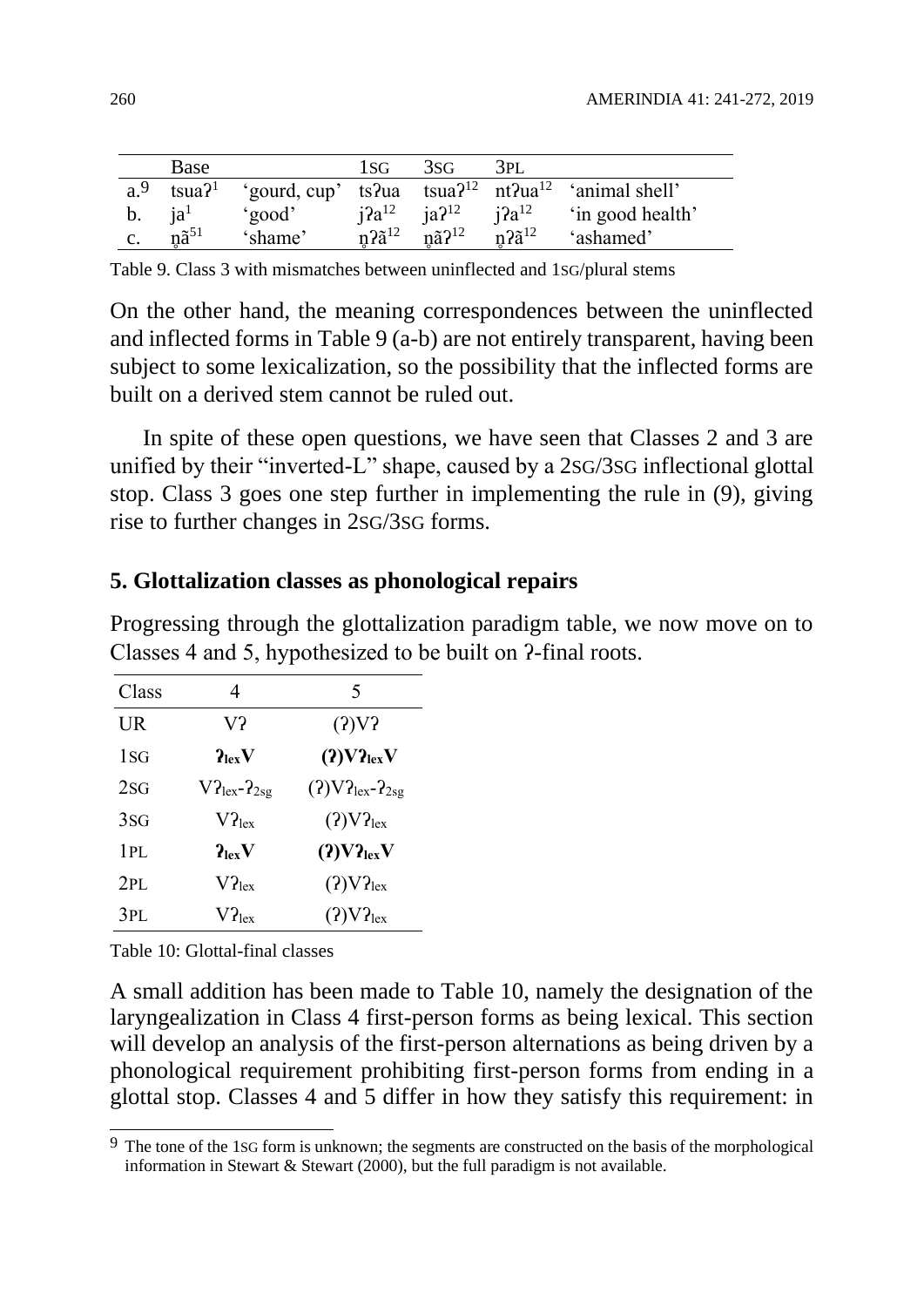Class 4, the feature [+constricted glottis] alters its linearization to dock on the vowel, causing it to become laryngealized, while Class 5 epenthesizes an echo vowel after the potentially offending root-final glottal stop.

This analysis extends the same architectural idea developed for Class 3, which is that different sets of phonological operations (cophonologies) can be indexed to different sets of lexical items to define different inflectional classes. The psychological reality of a phonological conspiracy triggered by first-person morphological features is not directly testable within the scope of this paper, but the "conspiracy" analysis does enable some insights, highlighted below, that are not afforded by alternative analyses.

Some Class 4 paradigms are shown in (18), a verb in (18a) and a possessed noun in (18b). The uninflected form of the noun in (18b), if any, is unknown.

- (18) Class 4: First-person glottalization metathesis
	- a. CVʔ 'begin', completive (Tapia García n.d.:434)

| 1SG | $t2a^{53}$                                 | C <sub>2</sub> V | 1PL.INCL<br>1PL.EXCL                           | $t2a^{12}$<br>$t2a^{51}$ | C <sub>2</sub> V<br>C <sub>2</sub> V |
|-----|--------------------------------------------|------------------|------------------------------------------------|--------------------------|--------------------------------------|
| 2SG | $\text{ta}$ ? <sup>51</sup>                | CV?              | 2PL                                            | ta <sup>21</sup>         | CV?                                  |
| 3SG | $ta2^{53}$                                 | CV <sub>2</sub>  | 3PL                                            | ta <sup>21</sup>         | CV?                                  |
|     |                                            |                  | b. CV? 'throat, neck' (Tapia García n.d.:1020) |                          |                                      |
|     | $1SG$ $\left[\frac{1}{2}\right]2^{53}$ C?V |                  | 1PL.INCL                                       | $ki^3-t^j22^{12}$        | C <sub>2</sub> V                     |
|     |                                            |                  | 1PL.EXCL                                       | $ki^3-t^j22^{51}$        | C <sub>2</sub> V                     |
| 2SG | $\int t^j$ o? <sup>51</sup>                | CV?              | 2PL                                            | $ki^3-t^j0^2$            | CV?                                  |
|     | 3sG $[t]_0$ ? <sup>3</sup> CV?             |                  | 3PL                                            | $ki^3-t^j0^2$            | CV <sub>2</sub>                      |

Class 4 is not found on roots with laryngealized vowels, i.e. CʔVʔ roots. Since the metathesis consists of an alternation CV?  $\sim$  C?V, vacuous relocation of the final glottalization gesture to the preceding vowel would presumably produce an alternation between CʔVʔ and first-person CʔV. It would look as though the final glottal stop had been deleted. It is interesting that this logically conceivable paradigm type, shown in (19), is not attested in Amuzgo.

(19) Unattested paradigm type

| 1 <sub>SG</sub> | C <sub>2</sub> V | 1PL.INCL<br>1PL.EXCL | C <sub>2</sub> V<br>C <sub>2</sub> V |
|-----------------|------------------|----------------------|--------------------------------------|
| 2SG             | C2V2             | 2PI.                 | C2V2                                 |
| 3SG             | C2V2             | 3PL                  | C2V2                                 |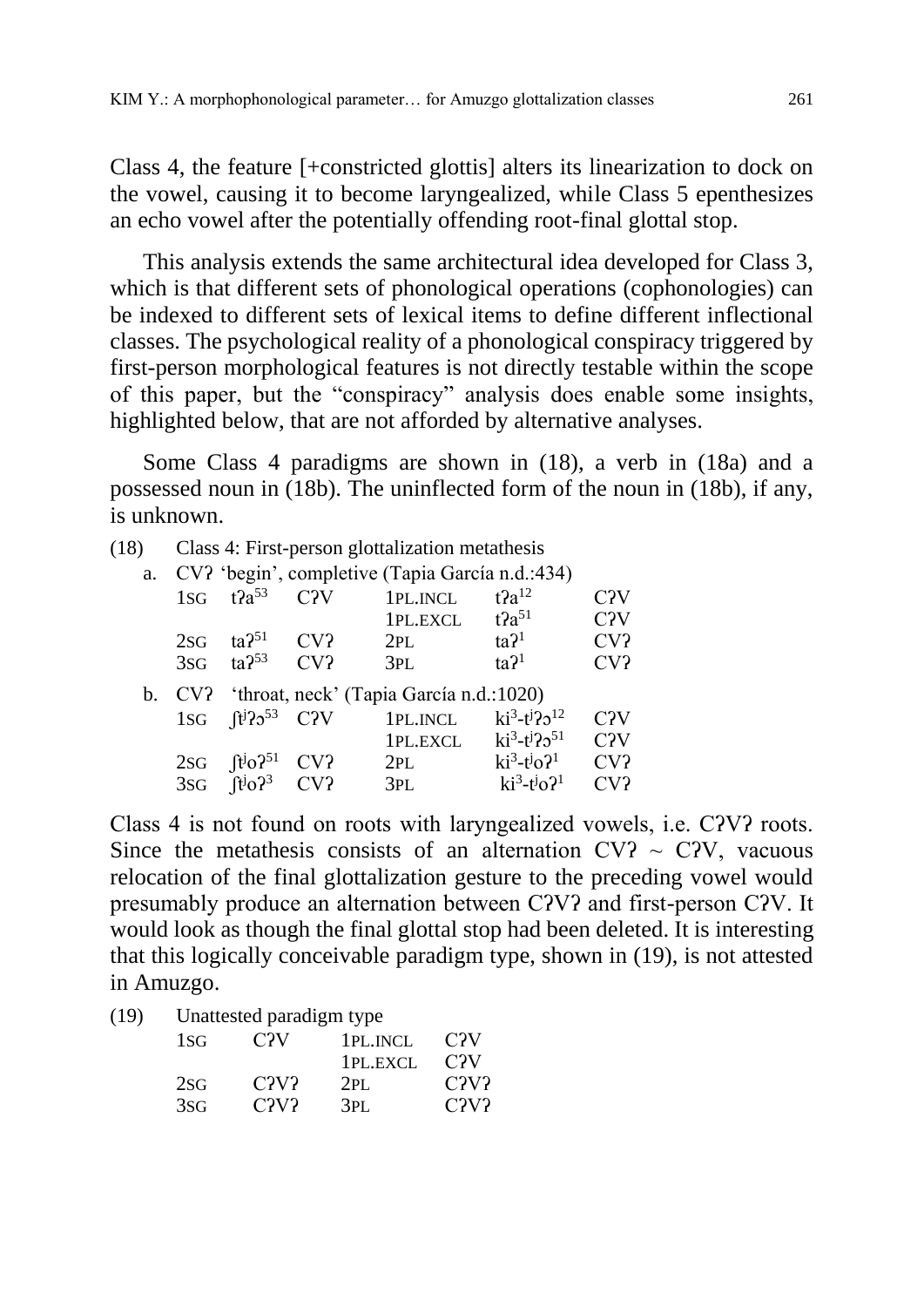Class 5, shown in (20), consists of glottal-final roots and is similar to Class 1 in that there are no alternations within the paradigm in presence or location of the postvocalic glottal. As a consequence of the phonological constraint against glottal-final first-person forms, however, we see epenthesis of an echo vowel in both singular and plural first-person forms. The Class 5 paradigm appears to be the only option for CʔVʔ roots such as in (20b).

| (20) |                                          |                                                   |                               | Class 5: First-person vowel epenthesis |                                          |                                 |
|------|------------------------------------------|---------------------------------------------------|-------------------------------|----------------------------------------|------------------------------------------|---------------------------------|
|      |                                          | a. CV? 'mend', completive (Tapia García n.d.:605) |                               |                                        |                                          |                                 |
|      | 1SG                                      | tha? $53a^3$ CV?V                                 |                               | 1PL.INCL                               | tha $2^{35}a^5$                          | <b>CV?V</b>                     |
|      |                                          |                                                   |                               | 1PL.EXCL                               | tha $2^{51}a^3$                          | CV <sub>2V</sub>                |
|      | 2SG                                      | tha $2^{51}$                                      | CV?                           | 2PL                                    | $\text{tha}$ ? <sup>35</sup>             | CV?                             |
|      | 3SG                                      | tha $2^{35}$                                      | CV?                           | 3PL                                    | $\text{tha}2^{35}$                       | CV <sub>2</sub>                 |
|      | b. C?V? 'friend' (Tapia García n.d.:229) |                                                   |                               |                                        |                                          |                                 |
|      |                                          | 1sG $[9]$ ia? <sup>12</sup> a <sup>3</sup> C?V?V  |                               | 1PL.INCL                               | $[$ la? <sup>12</sup> a <sup>5</sup>     | C <sub>2</sub> V <sub>2</sub> V |
|      |                                          |                                                   |                               | 1PL.EXCL                               | $\int$ ?ia? <sup>51</sup> a <sup>3</sup> | C <sub>2</sub> V <sub>2</sub> V |
|      | 2SG                                      | $\int$ Pia? <sup>51</sup>                         | C <sub>2</sub> V <sub>2</sub> | 2PL                                    | $\int$ $\Gamma$ ia? <sup>12</sup>        | C <sub>2</sub> V <sub>2</sub>   |
|      |                                          | 3sG $\Gamma$ <sup>12</sup>                        | C2V2                          | 3PL                                    | $\Gamma$ <sup>12</sup>                   | C <sub>2</sub> V <sub>2</sub>   |

To the extent that we want to unify Classes 4 and 5 with a common phonological requirement against glottal-final first person forms, the analysis is best formalized within the constraint-based machinery of Optimality Theory (Prince & Smolensky 1993). An argument in favor of the phonologicalrequirement analysis, considering the Class 4 pattern, is that vowel laryngealization via introduction of a [+constricted glottis] feature is not attested as an operation elsewhere in the glottalization paradigms. That is, no paradigm is attested where first-person forms are of the CʔV shape, while others are CV. Instead, first-person CʔV seems to require that a [+constricted glottis] feature already be present in the underlying form. Similarly, the addition of an echo vowel across all first-person forms (as in Class 5) is also not attested in the absence of final glottal stops in other persons; as such it can be seen as phonologically conditioned.

An OT analysis in terms of Optimality Theory requires two sets of constraint rankings to derive the preferred repair strategy for each class in the face of a high-ranked constraint against glottal-final first-person forms. Relevant constraints are listed in (21).

(21) Constraints

- a. \*ʔ#: Word-final glottalization is prohibited.
- b. DEP: Output features must have a correspondent in the input. (Penalize epenthesis.)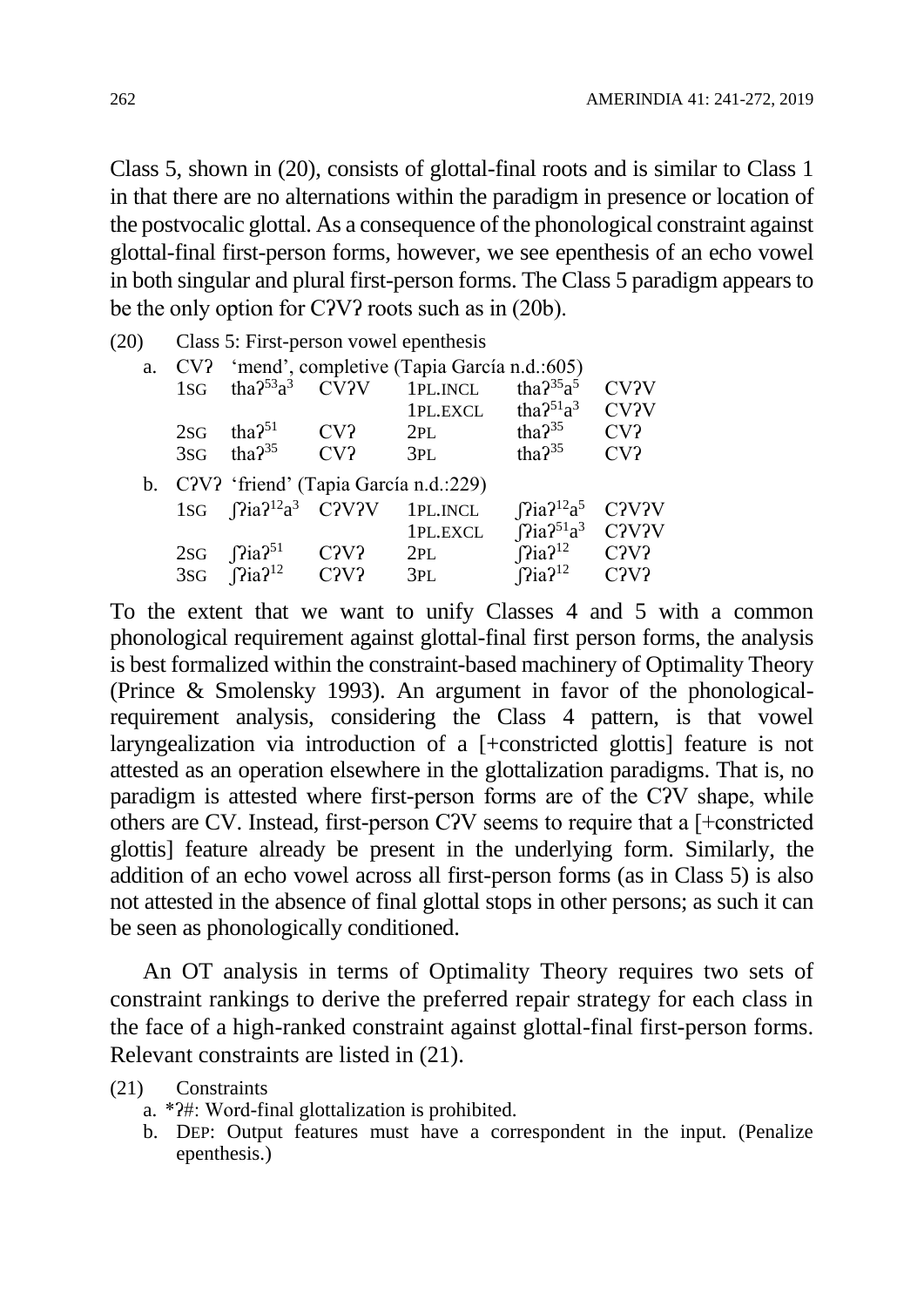- c. LINEARITY: Preserve input precedence relations in the output. (Penalize metathesis.)
- d. MAX: Input features must have a correspondent in the output. (Penalize deletion.)

The constraint in (21) must apply in the first person only, and not in other person categories. This could be achieved by specifying the morphological context within the constraint itself (an "indexed constraint" approach) and reformulating it as e.g. \*ʔ#{first person}. Alternatively, first-person features could trigger a cophonology where the constraint \*ʔ# becomes active, in comparison to its low ranking and irrelevance in the phonological grammars associated with other morphological constructions; see Inkelas & Zoll (2007). Here I limit myself to the observation that the \*ʔ# constraint is highly ranked for first-person forms, without deciding between finer-grained analytical options.

Each glottal-final root must carry a lexical specification for one of the constraint rankings in (22), which determines the least costly and therefore preferred repair. These indexation diacritics can be considered to be the formal morphological representation of the inflectional classes for glottalization.

- (22) Constraint rankings for glottalization classes
	- a. Metathesis (Class 4): MAX, DEP >> LINEARITY It is worse to delete or epenthesize than it is to metathesize.
	- b. Epenthesis (Class 5): MAX, LINEARITY >> DEP It is worse to delete or metathesize than it is to insert an epenthetic segment.

An example of how this analysis works is shown in the tableau in (23). The lexical entry of the verb 'begin', previously seen in (18a), contains the information '/taʔ/, [4]', where the arbitrarily labelled abstract diacritic triggers subgrammar (22a) to control the phonological selection of the correct allormoph.

| $/ta$ ?/             | $*2#$ | <b>MAX</b> | <b>DEP</b> | <b>LINEARITY</b> |
|----------------------|-------|------------|------------|------------------|
| a. ta?               | $*1$  |            |            |                  |
| b. ta                |       | $*1$       |            |                  |
| $\rightarrow$ c. t?a |       |            |            | ∗                |
| d. ta?a              |       |            | $*1$       |                  |

(23) Analysis of glottalization metathesis:  $/ta$  $/ \sim$  'begin, [4]'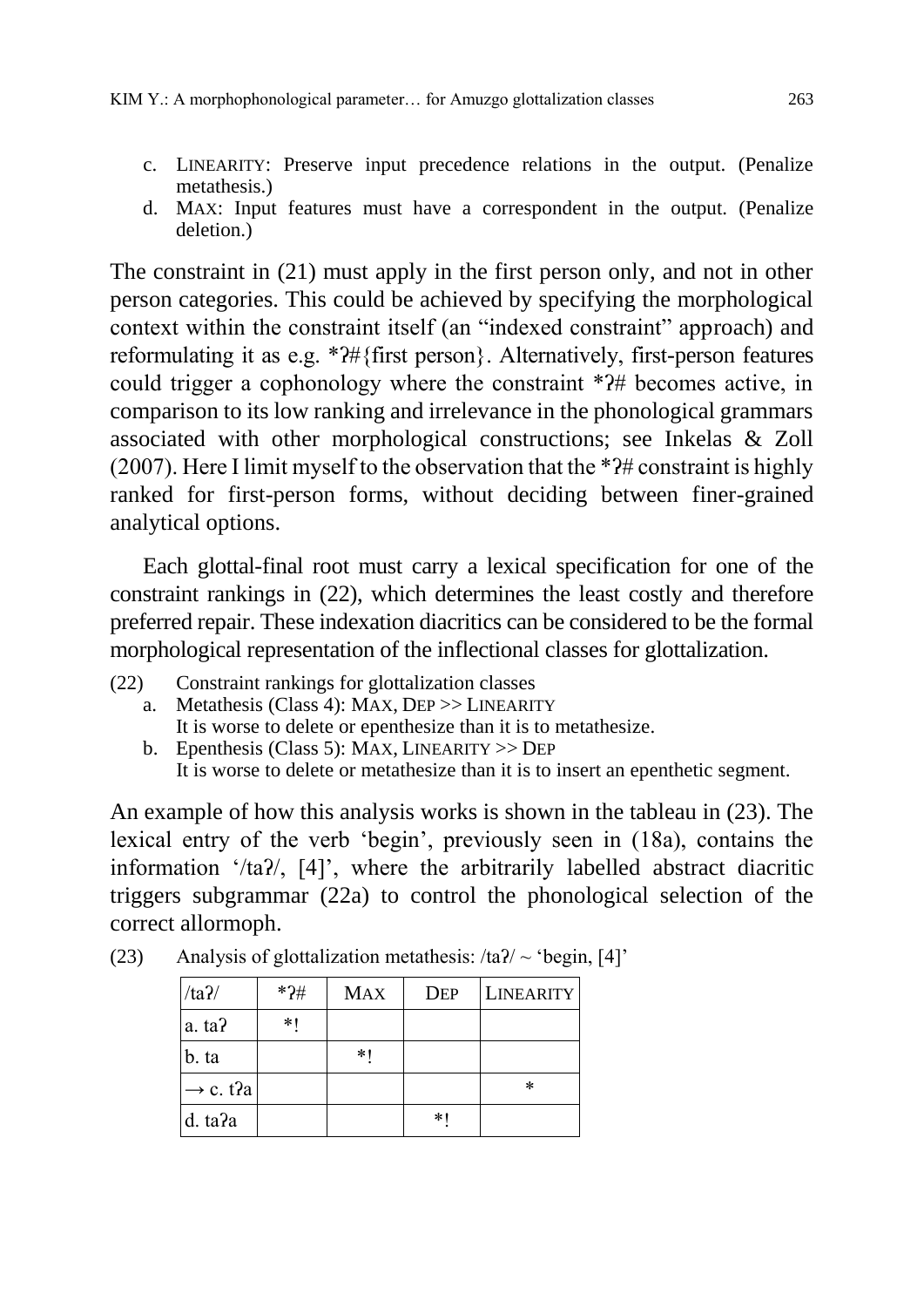Candidate (23a), the faithful form, is ruled out by the high-ranked phonological constraint against glottal-final forms. Because DEP and MAX are ranked more highly than LINEARITY in the subgrammar associated with this lexical item, the glottal-metathesis candidate wins. Different rankings of the three faithfulness constraints, in other subgrammars, would cause candidates with other repair types to emerge as the surface forms.

Both the Class 4 and Class 5 rankings include relatively higher ranking of a MAX constraint, which prevents the obvious repair of deletion from taking place. A nice result is that by ranking MAX above the other faithfulness constraints, we get the non-attestation of the paradigm in (19) for free: CʔVʔ roots cannot surface as CʔV in the first person (assuming that vowel laryngealization cannot simultaneously correspond to both of the input [+constricted glottis] specifications), since any CʔV candidate will violate MAX with respect to the CʔVʔ input. Instead, since the candidate violating LINEARITY in this case also violates MAX, the winner is actually the epenthesis candidate –indistinguishable from Class 5. That is, on this analysis CʔVʔ roots will inevitably surface in the same way, with echovowel epenthesis, under either the Class 4 or 5 constraint rankings.

| /t2 <sub>1</sub> a2 <sub>2</sub> | $*2#$ | <b>MAX</b> | <b>DEP</b> | <b>LINEARITY</b> |
|----------------------------------|-------|------------|------------|------------------|
| a. t2a2                          | *1    |            |            |                  |
| $b. \text{ta}$                   |       | *1         |            |                  |
| c. $t$ $\lambda$ <sub>1</sub> a  |       | *1         |            |                  |
| d. $t$ $2a$                      |       | *1         |            | ∗                |
| $\rightarrow$ e. t?a?a           |       |            | ∗          |                  |

(24) Class 4 constraint ranking results in epenthesis for CʔVʔ inputs

This convergence between Classes 4 and 5 brings us back to the topic of variation between the two classes, as first raised in (8) above. Buck (2000: 384) gives two examples of glottal-final roots that vary between metathesis and epenthesis. In (25), the first-person forms show only segments, since the source does not provide the tones, and the relevant stem is the final syllable, disregarding prefixes. As above, glottal-final first-person forms have been interpreted as containing echo vowels.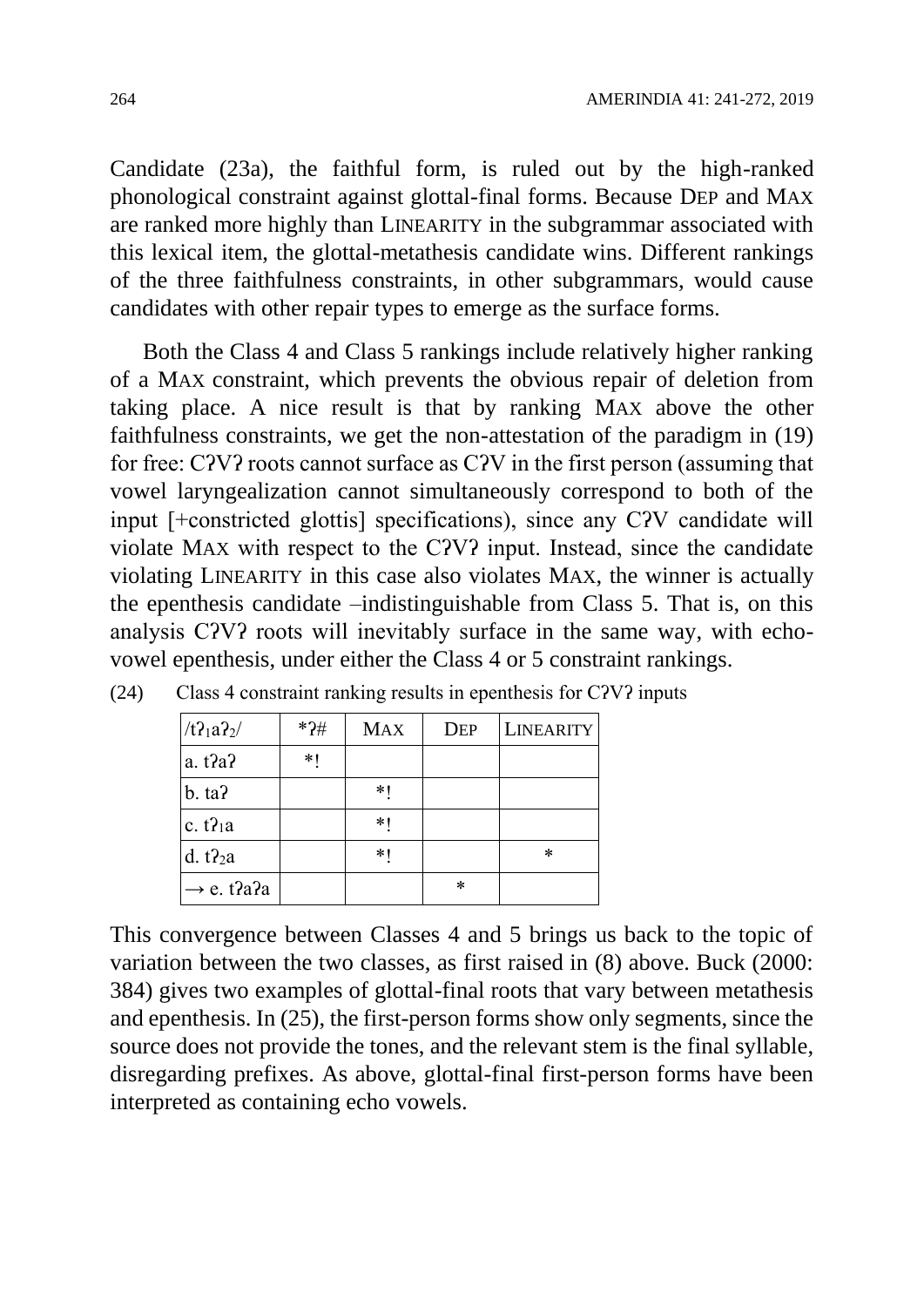| (25)        | Class 4~5 variation in plural stems (Buck 2000: 384) |                                               |  |  |
|-------------|------------------------------------------------------|-----------------------------------------------|--|--|
|             | 3PL                                                  | 1PI.                                          |  |  |
| $a_{\cdot}$ | $ko^3$ -nã? <sup>1</sup> -t <b>ũã?</b> <sup>35</sup> | -t? $\tilde{u}$ ã OR -t $\tilde{u}$ ã?(-ã)    |  |  |
|             | PL-CAUS-wrinkle                                      |                                               |  |  |
|             | b. $ko^3$ -thue $2^3$ -nd <sup>j</sup> a $2^{53}$    | -nd <sup>j</sup> ?a OR -nd <sup>j</sup> a?(a) |  |  |
|             | PL-CAUS-separate                                     |                                               |  |  |

Both cases of reported variation are in plural stems. Inspection of relevant entries in Stewart & Stewart (2000) confirms that in both cases, the singular stems show metathesis (the Class 4-like pattern) only. This means that for speakers who have the Class 5-like variant first-person forms in (25), the paradigms of these words would be a hybrid of the two first-person repairs. The existence of such hybrid paradigms reinforces the idea that Classes 4 and 5 differ minimally in how they derive first-person forms, and are similar otherwise.

(26) Mixed paradigm in (25)

|   | Sg  | Pl          |
|---|-----|-------------|
| 1 | C?V | <b>CV?V</b> |
| 2 | CV? | CV?         |
| 3 | CV? | CV?         |

This paradigm-internal variation cannot be verified in Tapia García (n.d.), who in fact lists the words in (25) as being standardly Class 5 across singular and plural. The full extent of variation between Stewart  $&$  Stewart (2000) and Tapia García (n.d.) in the inflectional classification of glottal-final roots remains to be investigated, as do any wider patterns of variation in the community.

To close this section, we can go beyond Classes 4 and 5 to observe that glottal-final first-person forms are not attested in any glottalization class at all. This was trivially true according to the analysis in §4, where first-person forms did not undergo any glottalization-related morphophonological operations in Classes 1-3. However, the idea that the constraint \*ʔ#{first person} holds more generally in Amuzgo morphology raises the question of whether the 2SG/3SG inflectional glottal stop really is limited to those two cells, or whether it is also added to all singular forms at a deeper level of abstraction, but simply prevented from surfacing in 1SG forms by \*ʔ#{first person}. The participation of Classes 2 and 3 in the vowel-final conspiracy could thus either be phonologically driven, which simplifies the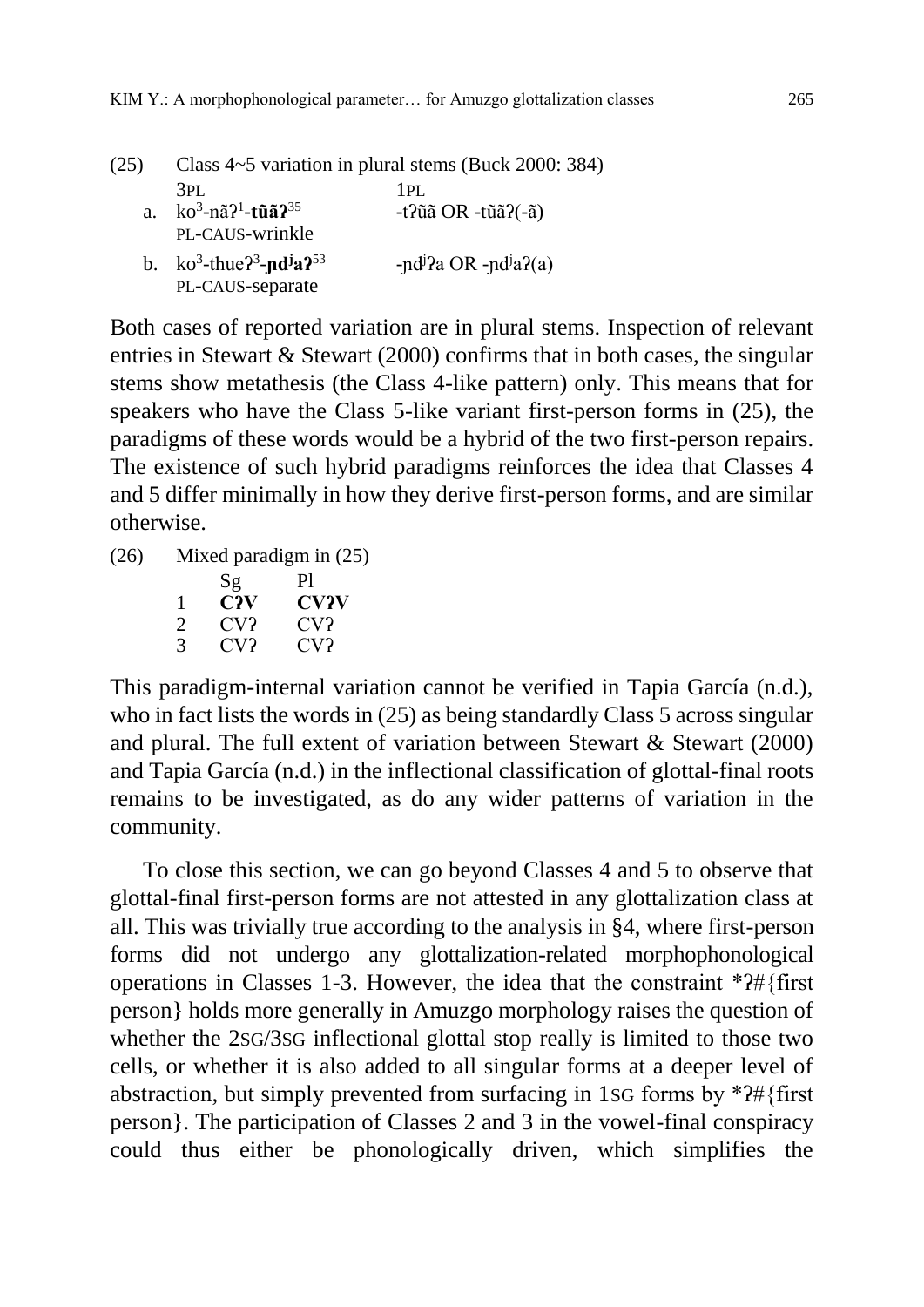morphological description of the environments for the inflectional glottal stop by expanding them to singular forms in general; or we could continue to analyze it as an accidental morphological fact. More research may yield evidence one way or the other.

## **6. Discussion**

The parameter hierarchy capturing the morphophonological distinctions between the Amuzgo glottalization classes is summarized again in (27), repeated from (7).



The approach follows Trommer (2008) and Alexiadou & Müller (2008), in that it is possible to capture natural classes of inflectional classes by breaking them down into component features and investigating the relationships of those features to each other, for example hierarchical dependency versus full recombinability.

A slightly different way of conceptualizing the glottalization-class parameters, which focuses on the morphophonology rather than taking underlying root phonotactics as a starting point, is in (28) and (29).

| (28) | Alternative hierarchy   |                         |              |
|------|-------------------------|-------------------------|--------------|
|      | [-inflectional glottal] | [+inflectional glottal] |              |
|      | Classes $1, 4, 5$       |                         |              |
|      |                         | $[-dissim.]$            | $[-dissim.]$ |
|      |                         | Class 2                 | Class 3      |

The feature that does the most work in the present analysis is [+inflectional glottal], which inserts a final glottal stop in singular forms, separating Classes 2 and 3 from the other classes. Phonotactic asymmetries between singular and plural paradigms are entirely due to the presence of these inflectional glottal stops on singular forms only. The assignment of a lexical item to Class 2 or 3 does not appear to be predictable, and so we must consider them as morphologically distinct inflectional classes; yet they still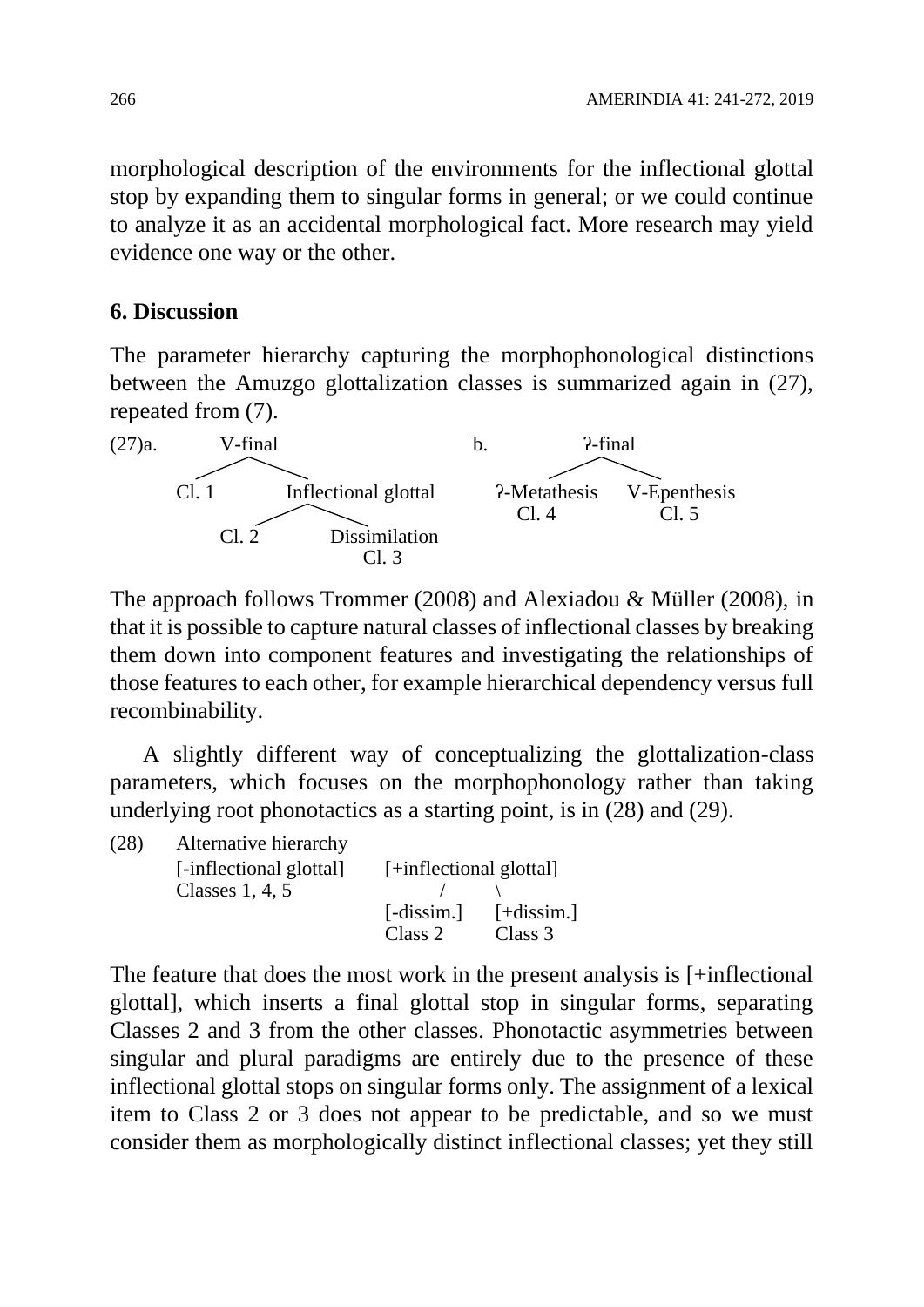share a featural diacritic that triggers concatenation of the same morphological material. The characteristic separating those two classes is the retention versus deletion of vowel laryngealization in the presence of the final glottal. This option, which we might call [±dissimilation], can be seen as a dependent feature of [+inflectional glottal] since it is not an available option elsewhere.

Meanwhile, the feature separating Class 4 from Classes 1 and 5 is the Metathesis phonological subgrammar in (22a); we can label this as [±metathesis]. The diagram in (29) puts Classes 1 and 5 under a common node, sharing the features [-inflectional glottal] and [-metathesis], meaning that they show no stem-shape alternations apart from the first-person epenthetic vowel in the case of glottal-final stems. Because assignment to Class 1 or 5 is phonologically predictable based on whether the underlying root is vowel-final or glottal-final, no further morphological specification is needed.

| More features for inflectional classes |         |                                                         |                                                                       |  |  |  |
|----------------------------------------|---------|---------------------------------------------------------|-----------------------------------------------------------------------|--|--|--|
|                                        |         | [+inflectional glottal]                                 |                                                                       |  |  |  |
|                                        |         |                                                         |                                                                       |  |  |  |
|                                        |         |                                                         | $\lceil - \text{dissimil.} \rceil$ $\lceil + \text{dissimil.} \rceil$ |  |  |  |
| Classes $1, 5$                         | Class 4 | Class 2                                                 | Class 3                                                               |  |  |  |
|                                        |         | [-inflectional glottal]<br>$[-metathesis]]+metathesis]$ |                                                                       |  |  |  |

One prediction of the hierarchical approach in (27-29) is that paradigms of the sort in (30), which combine the structurally incompatible features [+inflectional glottal] and [+metathesis], should be impossible.

| (30) |  | Impossible paradigm? CV root; [+inflectional glottal], [+metathesis] |  |
|------|--|----------------------------------------------------------------------|--|
|      |  |                                                                      |  |

| $1SG$ $C2V$  | 1PL.INCL | CV.            |
|--------------|----------|----------------|
|              | 1PL.EXCL | $\alpha$       |
| $2SG$ CV?    | 2PI.     | CV <sub></sub> |
| $3sG$ CV $2$ | 3PI.     | $\alpha$       |

The paradigm in (30) contains an inflectional glottal stop in all singular forms, following the hypothesis at the end of §5, which has undergone metathesis in the 1SG form. If such paradigms are attested, they would constitute evidence that the glottalization-class features are not hierarchically organized. Thus far I am aware of only one paradigm of the shape in (30), which is given in (31).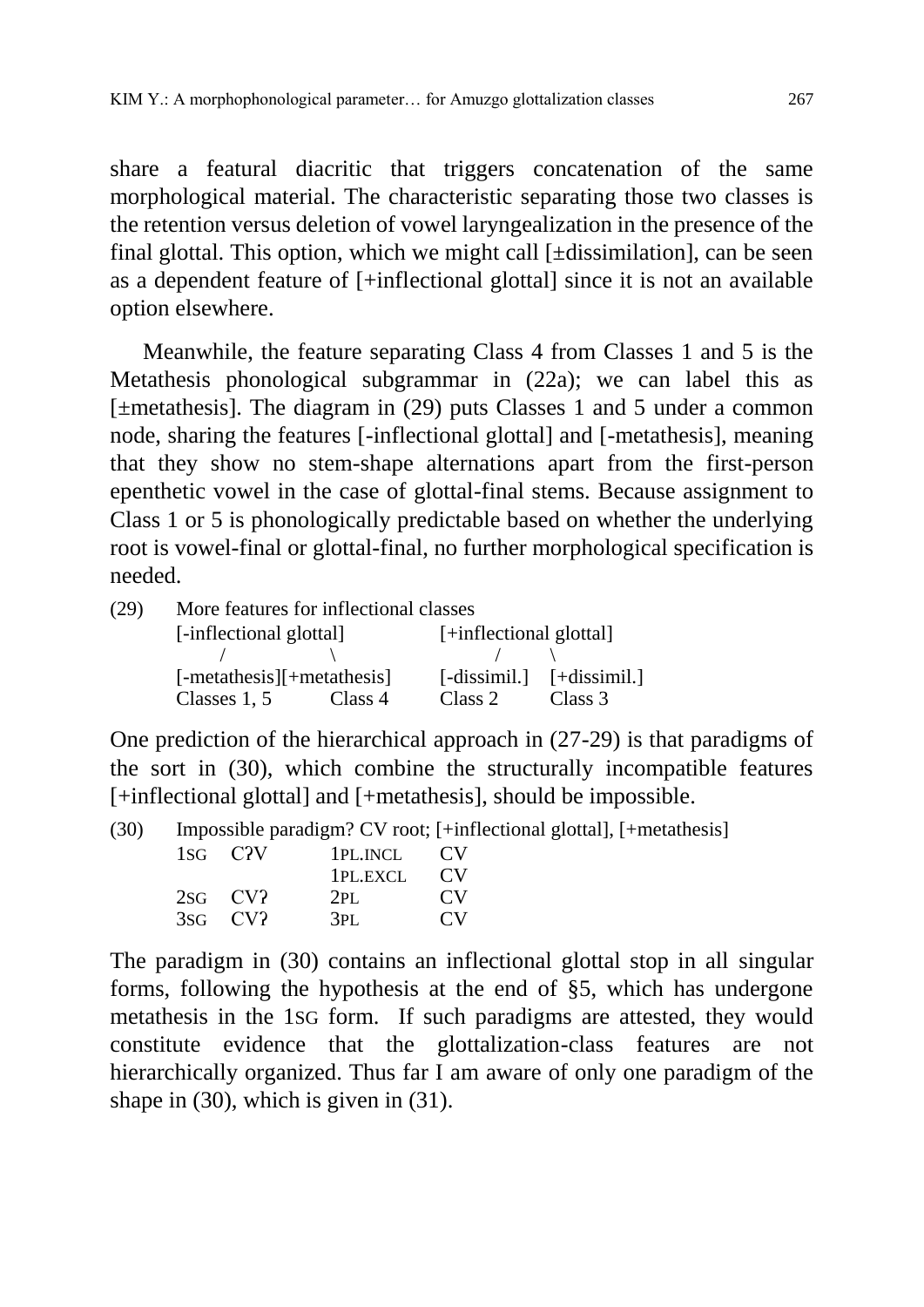| (31) | 'plant', incompletive (Buck 2000: 416)      |  |                                                                                      |                          |          |  |  |
|------|---------------------------------------------|--|--------------------------------------------------------------------------------------|--------------------------|----------|--|--|
|      |                                             |  | $1SG$ ma <sup>3</sup> -n? $5^{53}$ C?V 1PL.INCL ko <sup>3</sup> -n $5^{12}$ - $5$ CV |                          |          |  |  |
|      |                                             |  | 1PL.EXCL $ko^3-n\tilde{5}^{51}$                                                      |                          | $\Gamma$ |  |  |
|      | $2SG$ ma <sup>3</sup> -no <sup>31</sup> CV? |  | 2PI                                                                                  | $k_0^3$ -nõ $^1$         | $\Gamma$ |  |  |
|      | $3SG \t 2^5 - n\delta 2^3 \t CV2$           |  | 3PI <sub>1</sub>                                                                     | $k_0^3$ -nõ <sup>1</sup> | $\Gamma$ |  |  |

Segmentally, the singular and plural forms do not show diagnostics of suppletion. More generally, the set of irregular verbs may provide further clues as to what patterns should or should not be considered to be within the glottalization-class system. For example, SIL glottalization class B is described by Buck (2000: 378) as creating exceptional second-person stems according to the pattern in (32).

(32) SIL glottalization class B

|                      | Shape a. 'make' (completive) b. 'liver, soul' |                       |
|----------------------|-----------------------------------------------|-----------------------|
| 1sg C <sub>2</sub> V | $s^2a^{53}$                                   | $ts25^{53}$           |
| 2sg CV?              | sa <sup>53</sup>                              | $ts\tilde{o}2^{51}$   |
| 3sg C <sub>2</sub> V | $s2a^{35}$                                    | $ts2\tilde{\sigma}^3$ |

However, inspection of the entire Stewart & Stewart (2000) dictionary turns up only one other lexical item that is categorized as Class B, *jʔõ<sup>35</sup>* 'carry'. In Tapia García (n.d.) this word does not show any stem alternation, in what appears to be a genuine case of inter-speaker variation, leaving speakers like Tapia García with only two candidates (the ones in 32) for the Class B category. The tonal alternations in (32a-b) further suggest that the 2SG stem of (32a) is actually vowel-final, in light of the Tonal Lowering rule in (6), while the 2sG stem of (32b) follows the tonal pattern of  $\lambda$ -final stems, meaning that this two-member class of stem alternations should be split into two patterns with one member each. No reliable data are currently available to me on the stem shapes of irregular  $j\partial\tilde{\sigma}^{35}$  'carry' for speakers who conjugate this verb irregularly. Thus the forms in (32) should probably not be taken to define additional glottalization classes in the absence of further reinforcement.

At this stage, the principal value of the proposed analysis is as an impetus to test whether any other morphological process appears to refer to the posited features, for example by treating Classes 2 and 3 as a natural class. The fact that terminal nodes are indexed to different phonological subgrammars opens the possibility that these could interact with other morphologically specific phonological requirements besides the \* $?$ #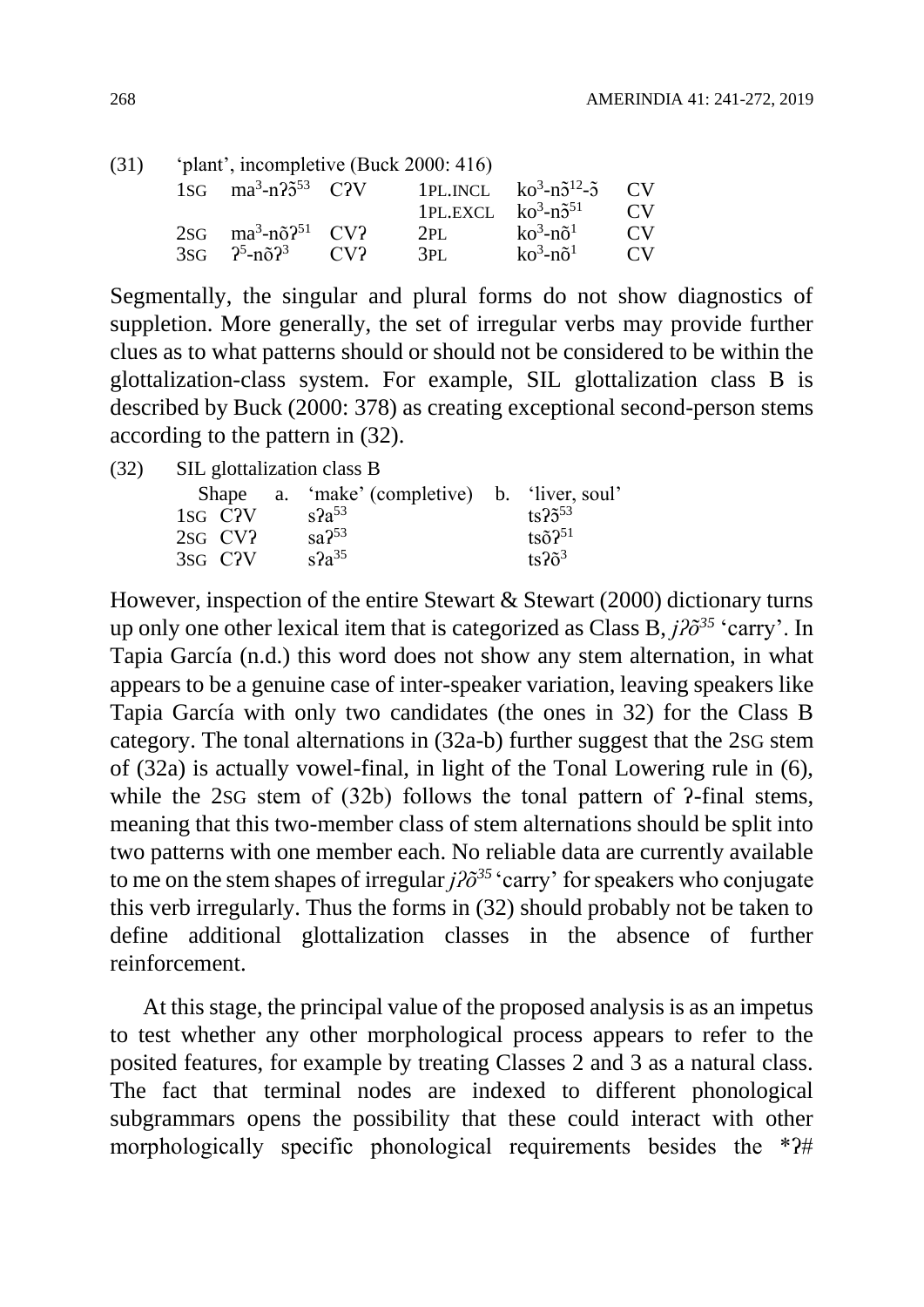constraint in the first person. Additionally, the combination of hierarchical structure with marked and unmarked feature values suggests the possibility of glottalization-class alternations: for example a hypothetical process of derivational morphology that reduces markedness by merging Class 4 to Class 5 in derived forms, and/or merges Class 3 into Class 2. Lastly, there is the negative prediction that Classes 2 and 4 should never form a natural class or alternate with each other, despite the identical stem shapes in their singular paradigms.

Already, though, the current proposal can be argued to represent progress over the analysis of Buck (2000) and Stewart & Stewart (2000). Table 11 is adapted from Buck (2000: 379).

| Class       | Root    | $1st$ person                     | $2nd$ person                                                  |
|-------------|---------|----------------------------------|---------------------------------------------------------------|
| A           | V-final |                                  | addition of final?                                            |
| B           | V-final |                                  | addition of final ?; suppression<br>of vowel laryngealization |
| $\mathbf C$ | ?-final | movement of final ? (metathesis) | retention of final?                                           |
| D           | 2-final | retention of final ?             | retention of final?                                           |
| E           | ?-final | loss (deletion) of final ?       | retention of final ?                                          |

Table 11. Previous analysis: SIL materials

The salient similarities are in the division between V-final and  $\alpha$ -final classes, and in the defining of morphophonological operations that characterize each class. Two major differences are that the SIL class designations assume that third-person stems reflect underlying roots, and that singular and plural roots are classified separately.

The assumption that third-person stems reflect underlying roots lead to opposite analyses of Class 2 in this paper and the corresponding Class E in the schema in Table 11. In this paper, we have analyzed Class 2 as adding the inflectional glottal stop in the 2SG and 3SG, while Buck (2000) analyzes the pattern as first-person deletion of an underlying glottal stop.

The relative advantages of the present analysis becomes apparent when full paradigms are taken into account. Buck (2000: 380) states that glottalization classes alternate, or fail to alternate, in systematic ways between singular and plural paradigms of the same lexical item. For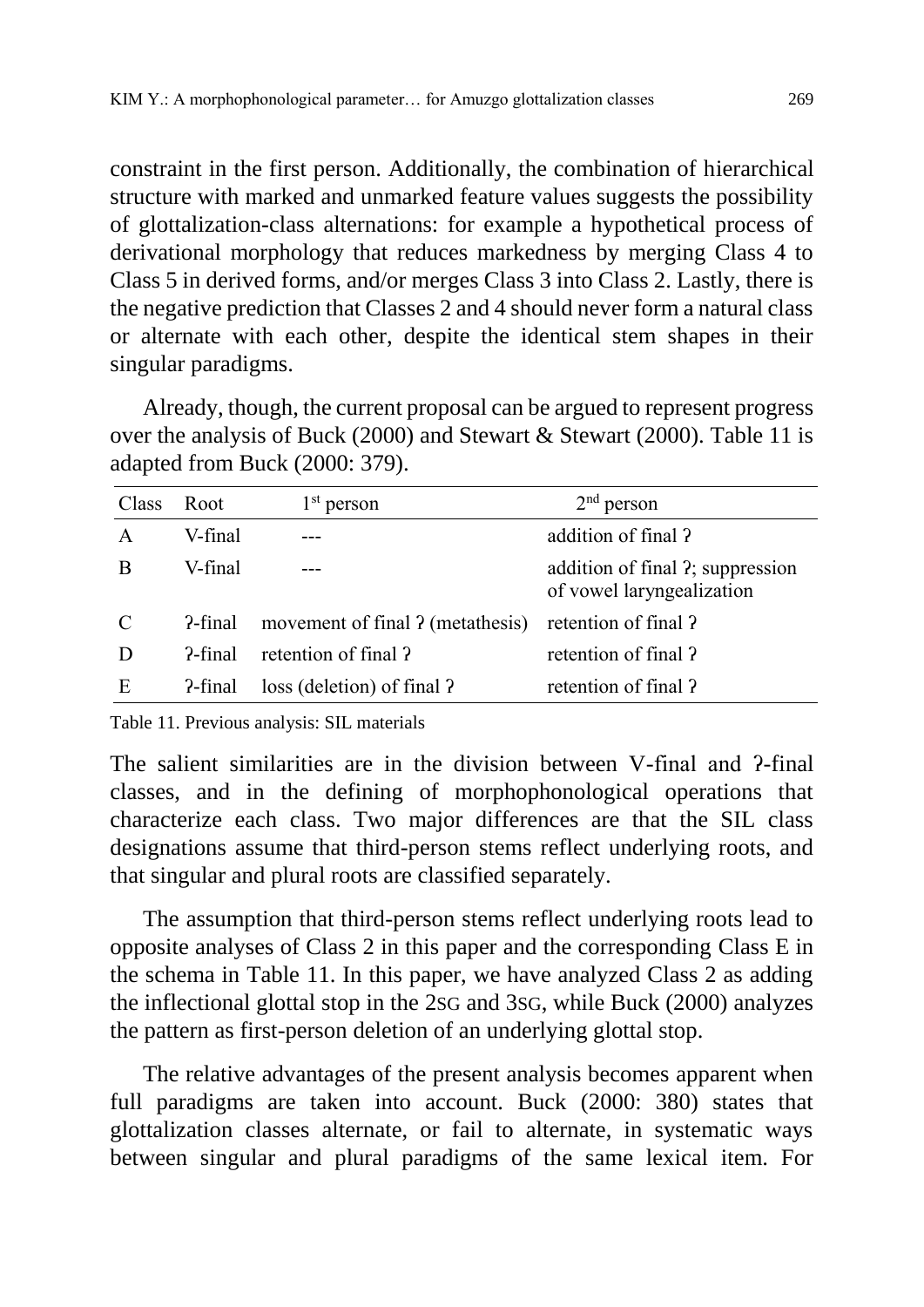example, Class E is stipulated to be possible only in singular forms, and all Class E singulars convert into Class A for their plural forms. The reader can verify that this description corresponds to Class 2. Similarly, the singular paradigms of our Classes 3 and 4 were conflated under Class C, where both show metathesis. Buck (2000: 380) then notes that metathesis (Class C) in singular paradigms must correspond either to metathesis in the plural (i.e. our Class 4) or to Class A (i.e. our Class 3). Here, the additional fact that Class 3 plural stems always have laryngealized vowels –in other words, the systematic absence of the paradigm in (30)– goes unexplained. In contrast, we analyzed Classes 3 and 4 as having different underlying forms and undergoing different morphological operations, which produce a surface similarity in singular forms that is only coincidental. In general, the large number of arbitrary restrictions suggests that it is not accurate to analyze singulars and plurals separately, nor is there a morphologically productive process of mapping glottalization classes from one to the other. Further generalizations enabled by the current analysis, for example the tonal allophony facts in (5), variation between Classes 4 and 5, and the independent motivation for 2SG/3SG inflectional glottals provided by nominal possessive paradigms, additionally support an analysis of Amuzgo glottalization classes that is more along the lines of what has been proposed here.

In sum, this paper has argued that Amuzgo glottalization classes are lexically specified in terms of abstract features that can trigger different kinds of instructions: to provide phonological material, in the form of inflectional glottal stops; or to select a phonological subgrammar. The feature hierarchy captures the internal structure of the glottalization classes, which, far from being morphologically monolithic, break down into a limited set of morphophonological parameters. The combination of these parameters, and their joint interaction with an additional phonological constraint on first person forms, gives rise to a restricted range of possible allomorph constellations (in terms of the phonotactics of glottalization gestures) in inflectional paradigms. In particular, the distinction between lexical and inflectional final glottal stops enabled a coherent analysis of some attested restrictions, and clarified the relationship of the glottalization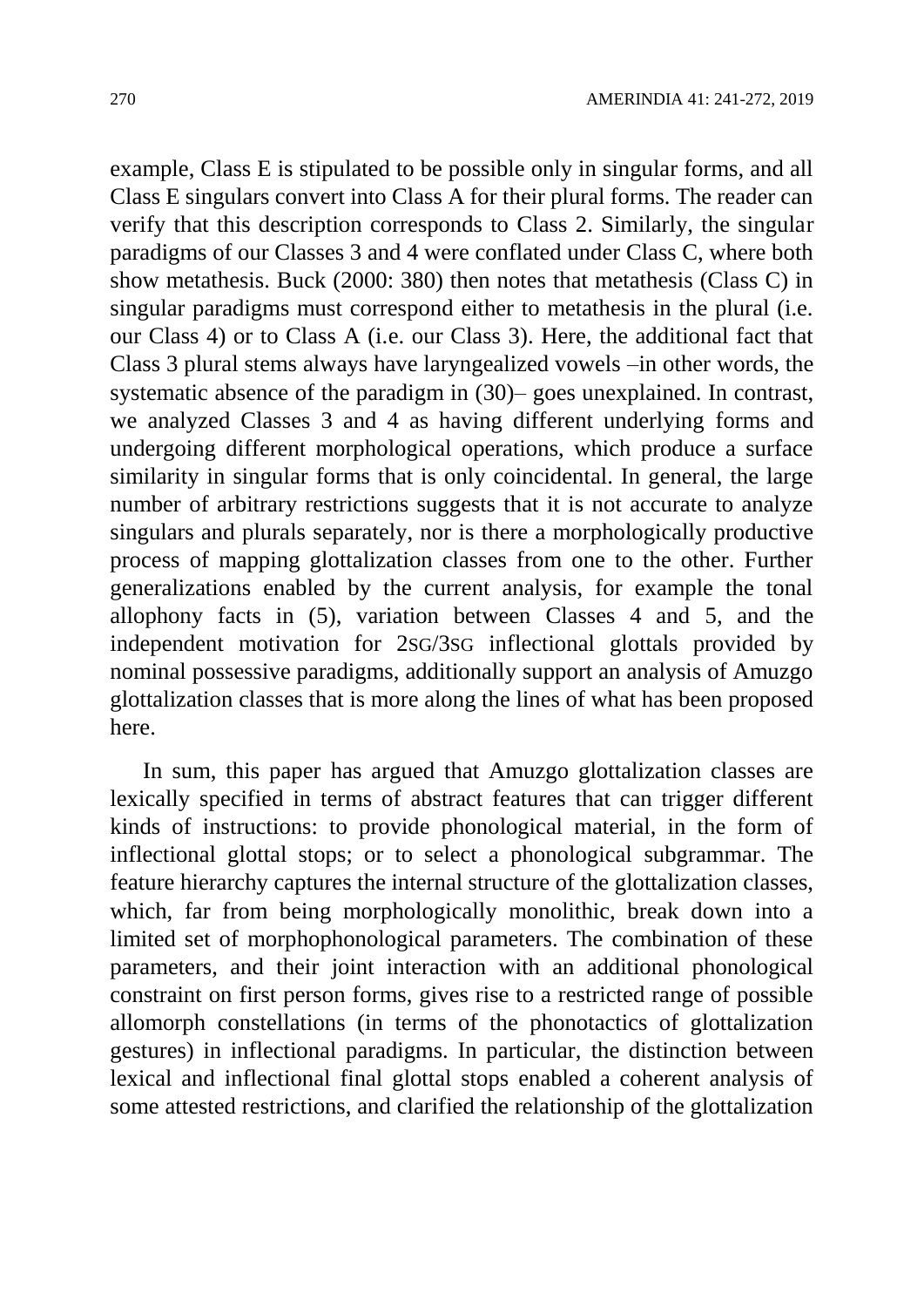classes to each other as well as to the phonological shapes of underlying roots.

The phenomena described include complex interactions of morphological and phonological factors, in that the morphosyntactic feature marking first person introduces a phonological constraint, while additional constraints (and sometimes phonological material) were supplied as a result of glottalization-class specifications. Further research will show the extent to which such omnidirectional visibility of morphosyntactic features, phonological information, and inflection-class diacritics is a structural feature of Amuzgo, and perhaps Oto-Manguean languages more generally.

## **Acknowledgments**

This paper would not be possible without the insight, brilliance, and dedication of Fermín Tapia García, who has worked extensively to document and to share knowledge about his language. Foremost thanks go to him, Oralia Tapia Cruz, their families, and everyone else in San Pedro Amuzgos who has been supportive of my studies. Fieldwork was funded by a Research Support Fund grant from the School of Languages, Linguistics, and Cultures at the University of Manchester. Comments from the editors of this special issue of *Amerindia*, and the audience at the Surrey Workshop on Inflectional Morphology and Verb Classes in Oto-Manguean, have been of great help in improving the analysis. I take full responsibility for any remaining errors.

#### **References**

- Alexiadou, Artemis & Müller, Gereon. 2008. Class features as probes. *Inflectional Identity*, A. Bachrach & A. Nevins (eds), 101-155. Oxford: Oxford University Press.
- Buck, Marjorie. 2000. Gramática amuzga de San Pedro Amuzgos, Oaxaca. *Diccionario amuzgo de San Pedro Amuzgos, Oaxaca*, C. Stewart & R. Stewart(eds), 361-480. Mexico City: ILV.
- Francez, Itamar & Koontz-Garboden, Andrew. 2015. Semantic variation and the grammar of property concepts. *Language* 91(3): 533-563.
- Inkelas, Sharon & Zoll, Cheryl. 2007. Is grammar dependence real? *Linguistics* 45: 133-171.